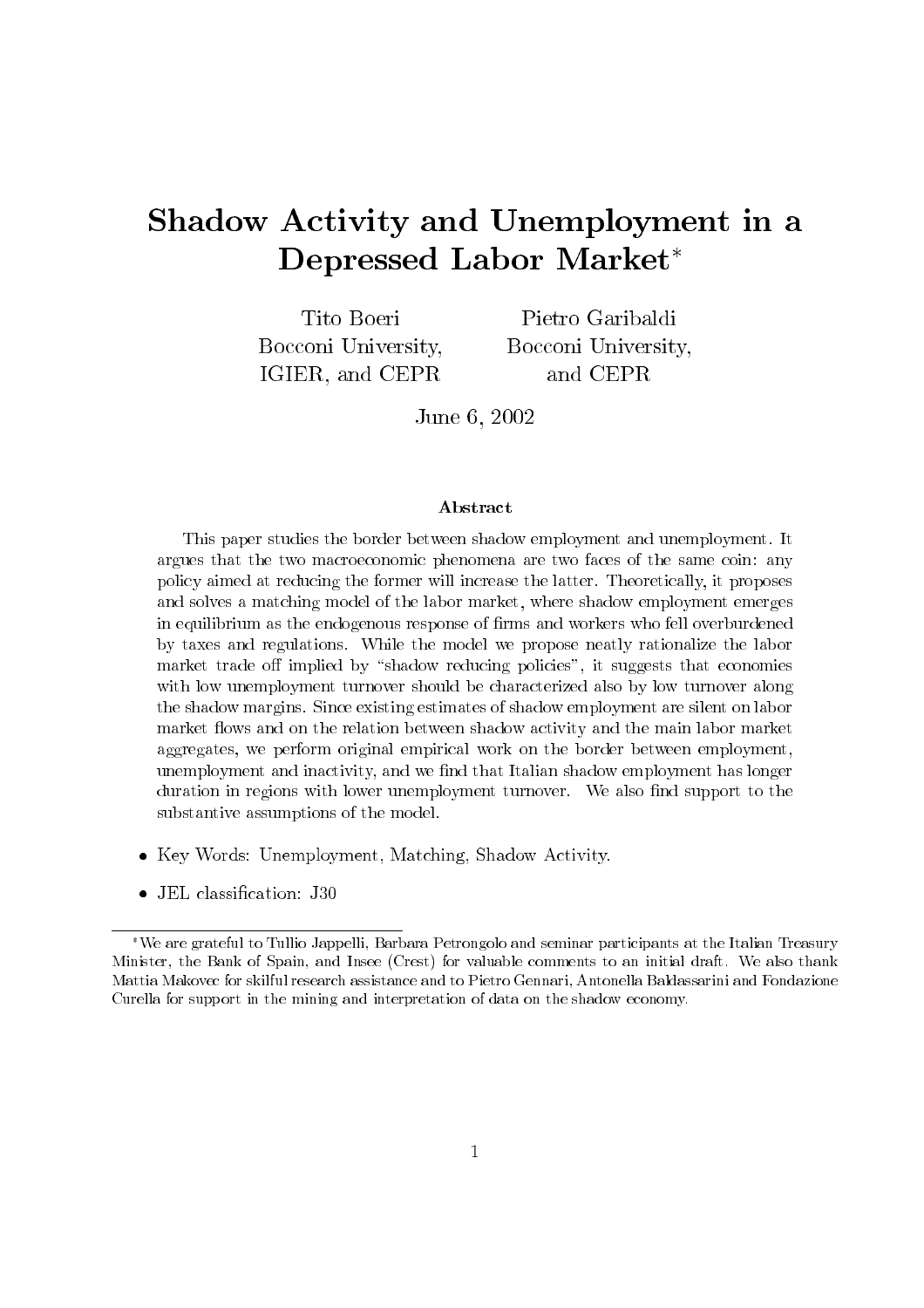### $\mathbf{1}$ **Introduction**

Modern information technologies and improvements in tax collection make it relatively easy to detect and repress shadow activity. However, this is not done and governments' statements of "tolerance zero" vis-a-vis the informal sector do not seem to be taken too seriously by firms and workers who continue to go underground. Indeed, the informal sector is still flourishing. Available estimates of the size of the informal sector in European countries range from a low 10 per cent of GDP in the Nordics, UK and Switzerland to peaks of 20 to 30 per cent in Southern Europe and Ireland.

Why is the informal sector so much tolerated? A possible explanation is that Governments fear that the repression of shadow activity may simply rise unemployment, with undesirable political consequences. Further, shadow employment produces positive value added, so that some tolerance should be expected from an efficiency standpoint. Starting from this simple observation, the paper studies the border between shadow employment and unemployment, and argues that the two macroeconomic phenomena are two faces of the same coin, in the sense that any policy aimed at reducing the former will increase the latter. Theoretically, it proposes and solves a matching model of the labor market, where shadow employment emerges in equilibrium as the endogenous response of firms and workers who fell overburdened by taxes and regulations. While the model we propose neatly rationalize the labor market trade off implied by "shadow reducing policies", it suggests that economies with low unemployment turnover should be characterized also by low turnover along the shadow margins.

Available theories of the informal sector – recently reviewed by Schneider and Enste  $(2000)$  – do not seem to capture the labor market trade-off involved by the repression of shadow activity. This is because such theories take a partial equilibrium approach, focus almost entirely on labour demand, and do not work with "equilibrium unemployment" models. In this paper we provide a framework enabling to capture pros and cons of measures aimed at repressing shadow activity. More precisely, we propose and solve an equilibrium model of the labour market which sheds fresh light on the effects of the repression of the shadow economy on job creation, job destruction, and on the endogenous decision to go idle. Contrary to much literature on this issue, the size of the informal sector is not given, and the decision to go idle is jointly made by firms and workers.

In the model we study, shadow employment is more productive than open unemployment, and shadow activity generates positive value added. We also characterize the optimal level of enforcement in an economy in which taxes have to be levied, so that maximizing net output requires some tolerance in equilibrium.

The main implication of the model is that shadow employment and unemployment are two sides of the same coin. In other words, any unemployment reducing policy will endogenously reduce shadow employment, while it is very difficult to reduce shadow employment without increasing unemployment. For this reason, total repression of the shadow sector is not a credible threat. However, Governments will always find it optimal to have some positive degree of enforcement of sanctions against the informal sector in order to make sure that legal jobs exist, hence that a tax base is in place for the financing of public spending. Thus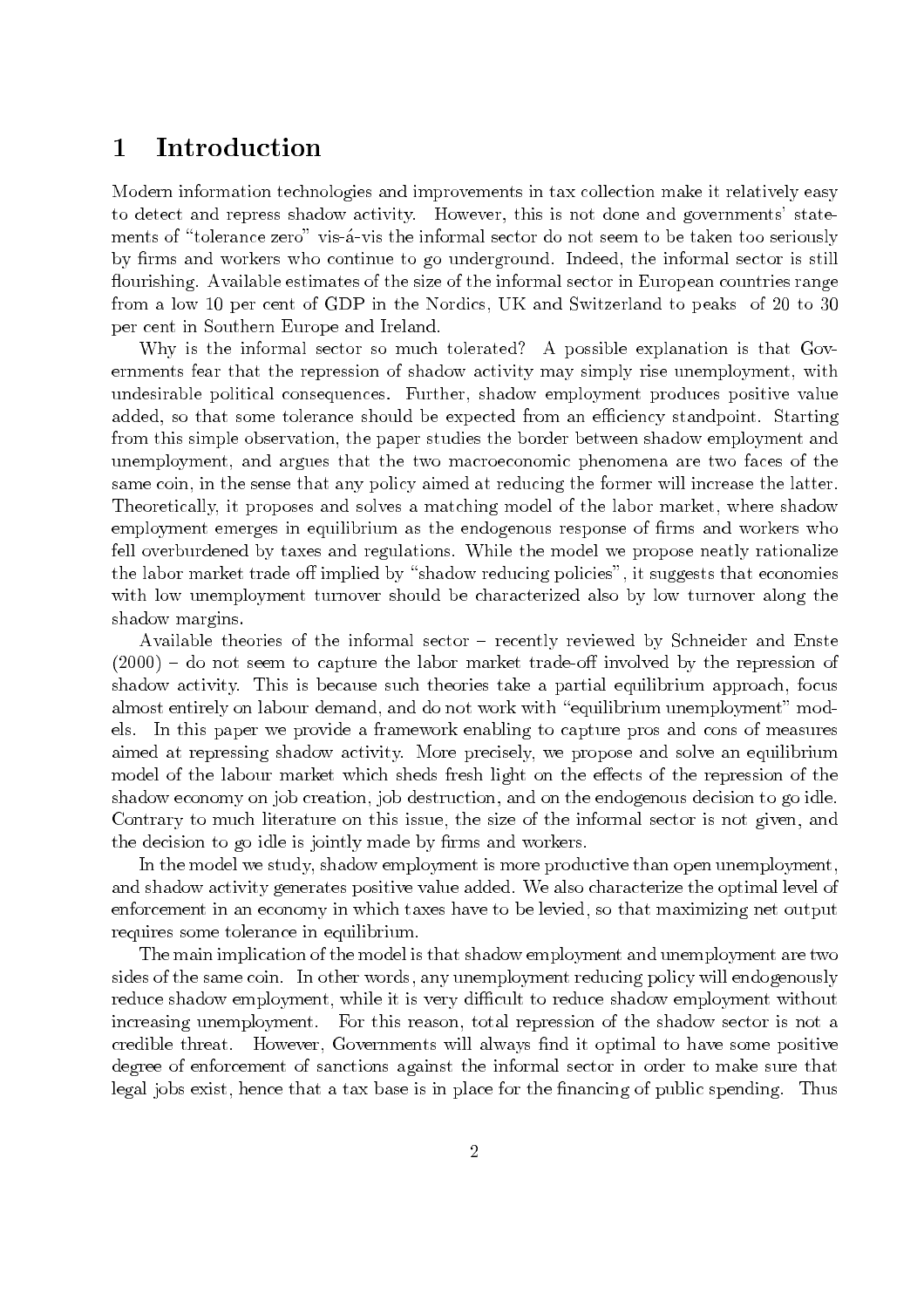Governments cannot be expected by workers and employers to have no enforcement at all either.

Testing the substantive hypotheses and the empirical implications of the model is dauntingly difficult given that we are dealing with a phenomenon which is, almost by definition, unrecorded. Yet, by using a variety of data sources, we produce evidence which is valuable in assessing the empirical relevance of the model. First, individual records from a survey of the shadow sector in Sicily, one of the Italian regions, with the largest "shadow rate", suggests that shadow jobs involve mainly workers at the lower end of the skill distribution. This is consistent with our characterisation of shadow employment as a set of low-productivity jobs. Second, macro data provide support to the link established by the model between shadow activity and unemployment. A positive correlation between non-employment and the informal sector holds over a cross-section of OECD countries  $-$  as well as across Italian regions – and is consistent with the simultaneous rise in unemployment and shadow activity observed in Europe since the beginning of the 1980s. Third, we find, consistently with the predictions of our model, that Italian shadow employment has longer duration in regions with lower unemployment turnover. Since existing estimates of shadow employment are silent on labor market flows, we have to rely on changes in regional and sectoral estimates of shadow employment to make inferences on the duration of shadow employment in different regions.

Finally, we assess the nature of the statistical bias induced by the presence of the shadow sector on LFS statistics. This is relevant in evaluating the potential effects of the repression of the shadow sector on unemployment statistics. Available estimates of the underground economy do not reveal how large is the fraction of shadow employment which is wrongly classified as unemployment or inactivity. We perform original empirical work in establishing the borderline between shadow employment, unemployment and inactivity. Our empirical results suggest that a significant component of the informal sector lies outside LFS employment. Due to these measurement problems, the increase in unemployment associated with the repression of shadow employment could be underestimated by available unemployment statistics.

The paper proceeds as follows. Section 2 presents few empirical regularities on shadow employment. Section 3 presents and solves the model, and derives the decentralized equilibrium for given policy package. Section 4 characterizes the optimal policy package from the standpoint of a policy maker who needs to raise taxes and tries to maximize net output. Section 5 discusses the empirical relevance of our theoretical model, looking at the micro and macro evidence, and performing empirical work on the borders between employment, unemployment, inactivity and shadow employment. It also presents estimates of labor market flows over the shadow margin. Section 6 summarizes and draws the policy implications of the paper.

### A Few Facts about Shadow Economies  $\bf{2}$

The most common definition of the shadow economy is "all economic activities which contribute to the officially calculated (or observed) gross national product, but are currently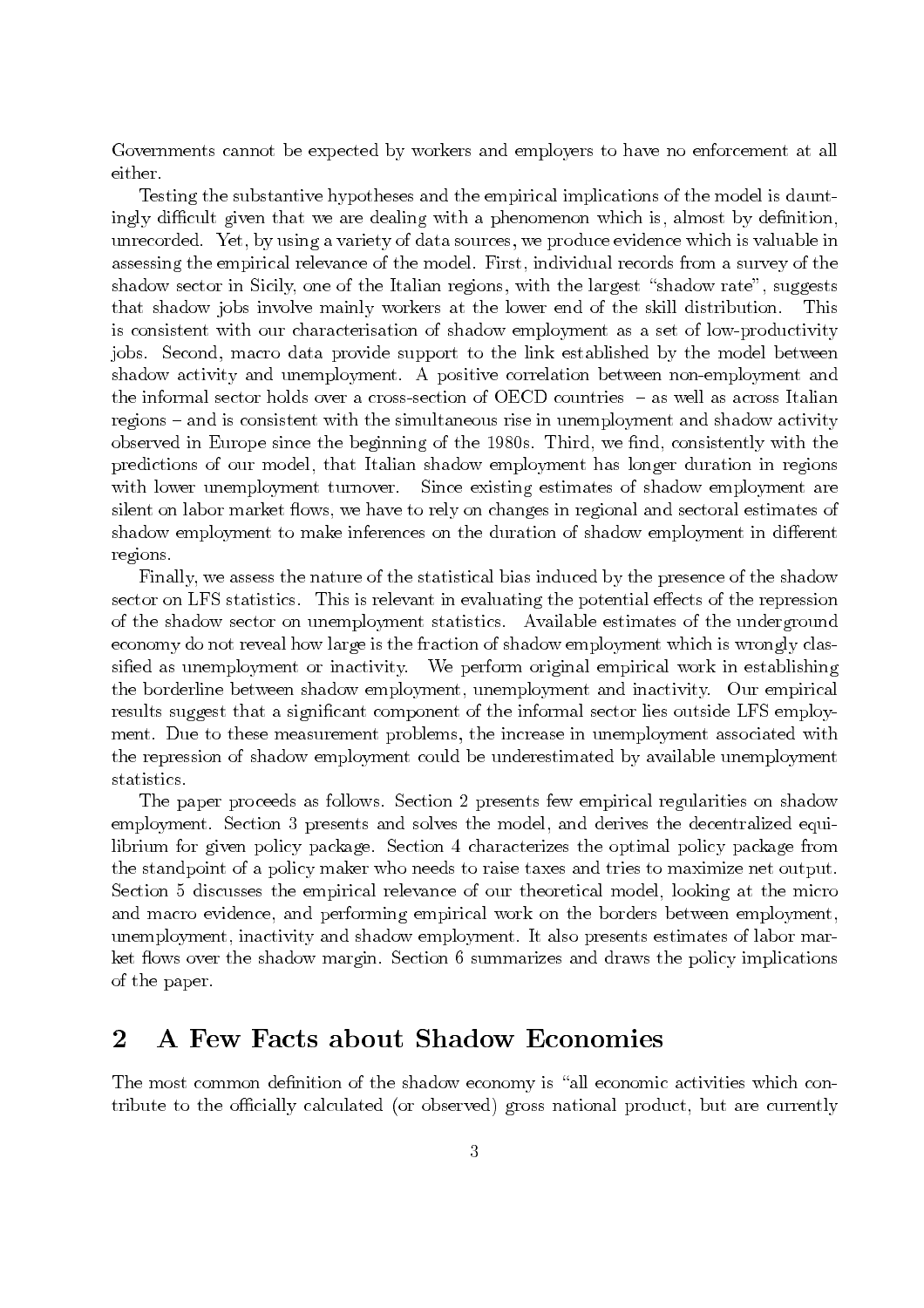### The Increasing Dimension of Shadow Economies



Germany

Figure 1: The size of the shadow economy in Germany

unregistered" [Feige, 1989; Feige 1994; Lubell 1991 and Schneider 1994] and a variety of methods are being used to measure it. Estimates of the shadow economy either draw from direct inferences, that is surveys trying to elicit involvement of respondents in unregistered activities, or from indirect methods, which basically draw on the inconsistencies between different statistical sources in order to gauge the size of the underground economy. Among the latter methods, discrepancies between national income and expenditure statistics or between physical (mainly electricity consumption) indicators of economic activity and official GDP statistics are most frequently used. Analogously, employment in the shadow economy is measured by comparing employment data reported by enterprises with employment selfreported by households, which is supposed to capture also activities that are not registered by employers.

All the above methods have pros and cons, and the wide variance of estimates being provided is an indication of the limitations of these techniques. Yet, there are two findings which are confirmed by all studies we are aware of.

The first of these facts is a marked upward trend in the size of the shadow economy in European countries. Estimating shadow activity is obviously a difficult task, and different methodologies have been proposed in the literature (Dixon, 1999). Figures 1-3 reproduce rates of change in the size of shadow activity in all countries for which different estimates, based on the same methodology, are available. According to all measures available, the shadow economy is on the rise. The same trend is observed in Austria, Denmark, France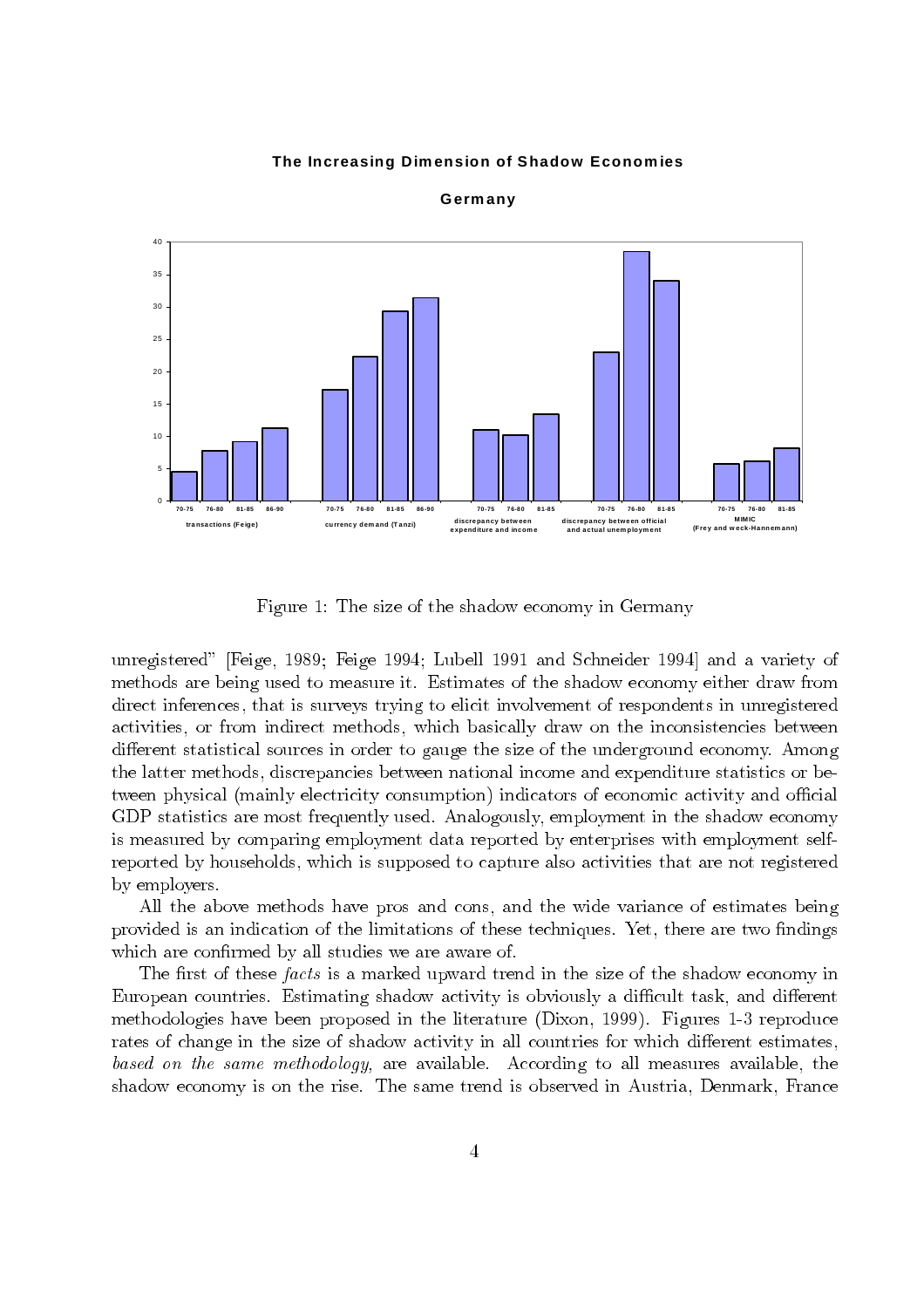### **The Increasing Dimension of Shadow Economies**



**Italy**

Figure 2: The size of the shadow economy in Italy



**The Increasing Dimension of Shadow Economies** 

Figure 3: The size of the shadow economy in Great Britain

### **Great Britain**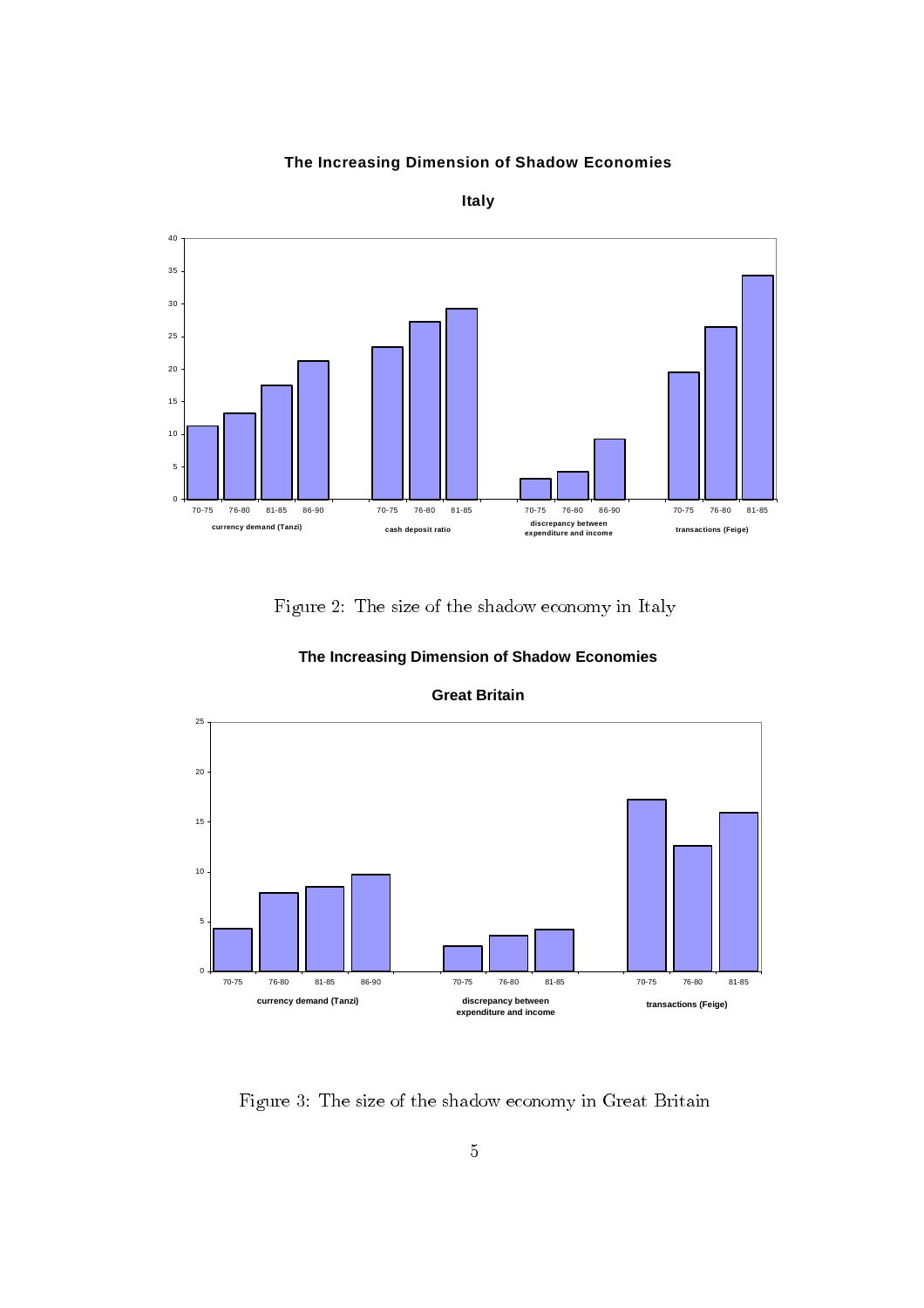

Figure 4: Average Shadowm Employment Rate (1995-99) over 20 Italian regions.

and Sweden, where estimates are only available based on the currency demand approach or in terms of headcounts. Schneider (2000) estimates that in the European area the number of persons working in the unofficial economy doubled within the two decades from 1978 to 1998.

The second *fact* is the significant within-country variation in the incidence of the shadow<br>nomy. Depressed regions, that is, areas with low productivity and high unemployment. economy. Depressed regions, that is, areas with low productivity and high unemployment, display significantly larger shares of unregistered activities and employment than the country averages. The case of the Italian Mezzogiorno is particularly striking in this respect. Available estimates suggest that the shadow rate, the proportion of employment that is irregular, may be as high as 30-35 per cent in the South, around 20 per cent in the Centre and at one-digit level in the North-West and the North-East, the latter macro-region being the one with the lowest level of shadow activity. Differences are marked not only in agriculture, but also within industry, with the South displaying an incidence of shadow employment that is twice as high than in the rest of the country. Significantly, there is no tendency over time to the narrowing of the regional differentials in the incidence of the shadow economy: in 1995 the South to Centre-North gap was roughly the same as 10 years earlie plots the average shadow employment rate over 20 Italian regions, and shows that shadow employment changes from 10 percent in Piedmont (North-West) to more than 30 percent in Sicily (South).

 $r<sup>1</sup>$ . Chart 4<br>that shadow<br> $0$  percent in<br>is generally<br>ive burdens<br>t regulations<br>unt of blame<br>ow economy<br>Italian macro-The explanation being provided for the upward trend in the shadow economy is generally in the heavy (and increasing over time) tax, social security and administrative burdens imposed on activities which are officially registered (Schneider, 1998). Overstrict regulations in the labour market area, e.g., high costs involved by dismissals also bear the brunt of blame for the rise in shadow employment. Chart  $5$  reports data on the size of the shadow economy

<sup>&</sup>lt;sup>1</sup>See Calzaroni and Pascarella (1998) for details on the estimates of shadow employment in Italian macroregions.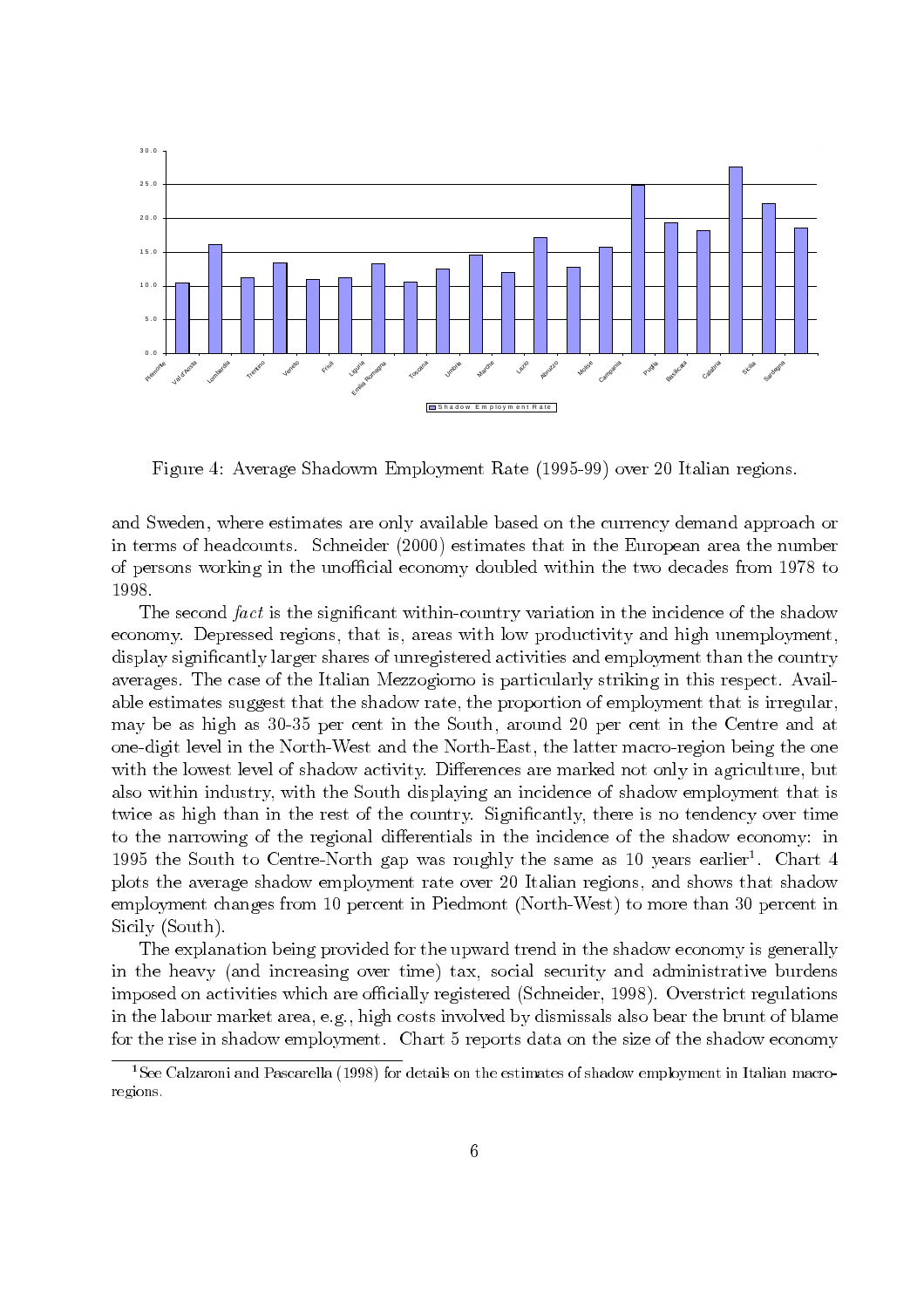

Figure 5: Shadow sector and the taxation

(reproduced from Schneider and Enste, 2000) and on the total tax wedge on labour over a panel of OECD countries (OECD, 2000). The chart hints at a positive correlation between the two measures<sup>2</sup>. However, we do not have a satisfactory theory behind this correlation, and one possibly allowing us to make inferences about the order of causality. Many dreams are often made among policy-makers about the presence of Laffer curves behind this chart. If lower tax rates could actually reduce the shadow economy without reducing fiscal revenues, then why Governments are not doing it?

 $\mathrm{s}^2$  a ur c nn e su mhe fit s, on he e su Moreover, the persistence of wide regional differentials in the fraction of employment which is shadow suggests that traditional explanations of the rise in shadow activity, which are based on country-wide regulations and tax burdens, are likely to miss an important dimension. As in the case of the Italian Mezzogiorno, the regions displaying the largest shadow rates often benefit from tax deductions, which should, ceteris paribus, reduce pressures to go shadow. Thus, the fact that shadow rates vary so much across regions sharing a similar regulatory environment points to variable enforcement of the rule of law as an important determinant of the documented rise in the volumes of shadow activity. Put another way, not only better regulations, but also tighter enforcement of the rule of law could bring down significantly the shadow sector.

Finally, improvements in information technologies have significantly reduced over time the costs of detecting unregistered activities. For instance, it is possible to match records provided by the same individual to different administrations and use discrepancies between declared value added, income taxes and social security contributions to infer the likely presence of irregular activities. In a nutshell, enforcement is easier but would seem to be weaker

 ${}^{2}$ However, there is no correlation between tax receipts or public expenditure over GDP and the size of the shadow economy.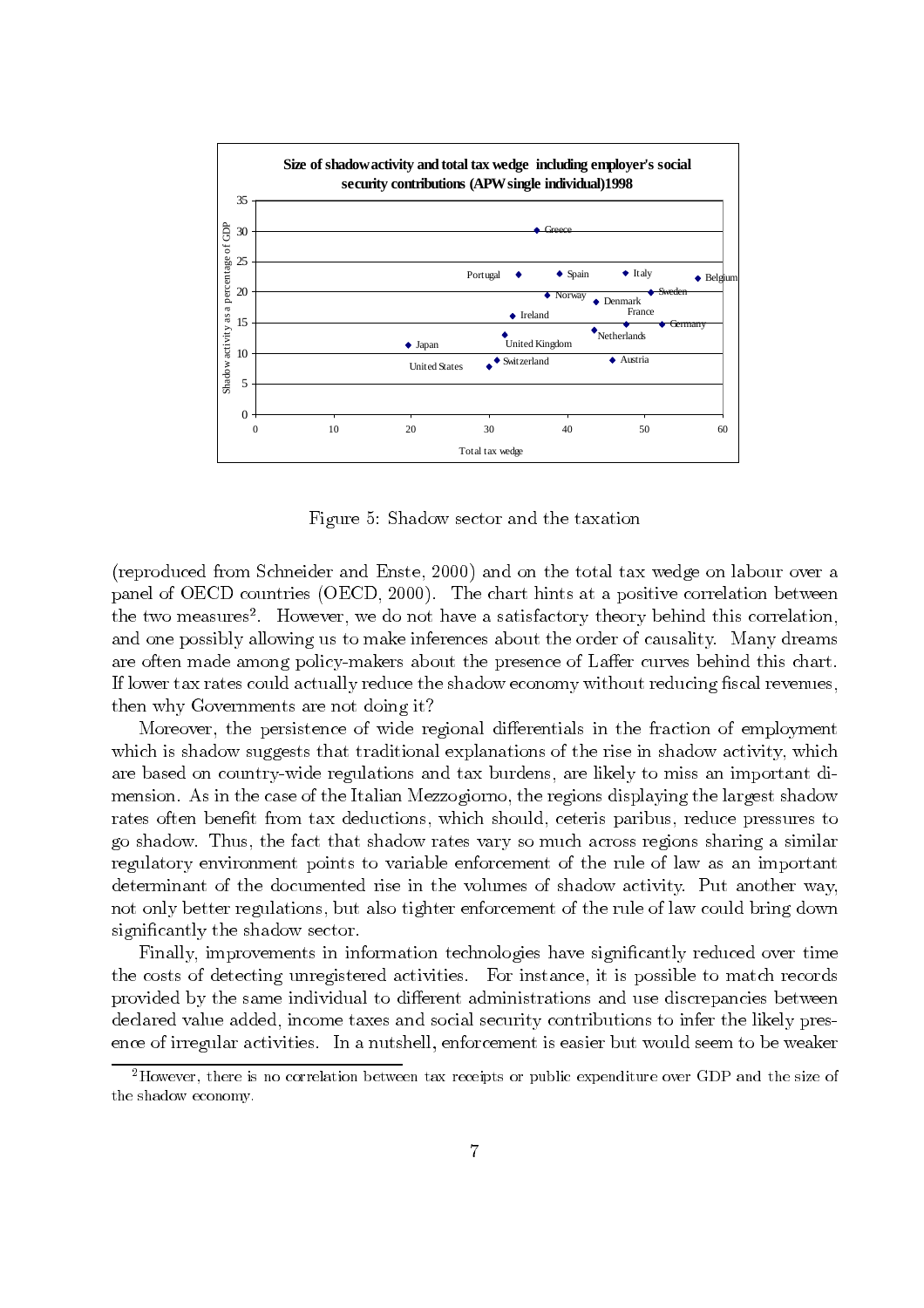and weaker.

The obvious questions are then:

- Why are Governments finding it so hard to repress illegal employment?
- Do they really want to do it?
- Why are regulations so poorly enforced in some regions?
- Is there anything good in the shadow economy?

In an attempt to answer such questions, the next Section develops a theoretical model framing the trade-offs involved by the repression of the shadow economy, which has empirical implications qualitatively different from those of the literature on the relation between tax incidence and the shadow sector. Unlike previous literature, it also focuses on flows across the shadow margin rather than yielding predictions only on labour market stocks.

| Countries                          | Years   | Participants as share of employment | Size as a share of GDP |  |  |  |  |  |
|------------------------------------|---------|-------------------------------------|------------------------|--|--|--|--|--|
| Austria                            | 1990-91 | 9,6                                 | 5,47                   |  |  |  |  |  |
|                                    | 1997-98 | 16                                  | 8,93                   |  |  |  |  |  |
| Denmark                            | 1980    | 8,3                                 | 8.6                    |  |  |  |  |  |
|                                    | 1986    | 13                                  | na                     |  |  |  |  |  |
|                                    | 1991    | 14,3                                | 11,2                   |  |  |  |  |  |
|                                    | 1994    | 15.4                                | 17,6                   |  |  |  |  |  |
|                                    | 1998    | 22.5                                | 18,4                   |  |  |  |  |  |
| France                             | 1975-82 | $3.0 - 6.0$                         | 6,9                    |  |  |  |  |  |
|                                    | 1997-98 | $6.0 - 12.0$                        | 14,7                   |  |  |  |  |  |
| Germany                            | 1974-82 | 8.8-12.0                            | 10,6                   |  |  |  |  |  |
|                                    | 1997-98 | 22                                  | 14,7                   |  |  |  |  |  |
| Italy                              | 1979    | 20.0-35.0                           | 16.7                   |  |  |  |  |  |
|                                    | 1997-98 | $11.5 - 32.3$                       | 23,1                   |  |  |  |  |  |
| Sweden                             | 1978    | 13.0-14.0                           | 13                     |  |  |  |  |  |
|                                    | 1997    | 19.8                                | 19.8                   |  |  |  |  |  |
| Source: Schneider and Enste (2000) |         |                                     |                        |  |  |  |  |  |

Table 1: Estimates of the size of the shadow economy in some european countries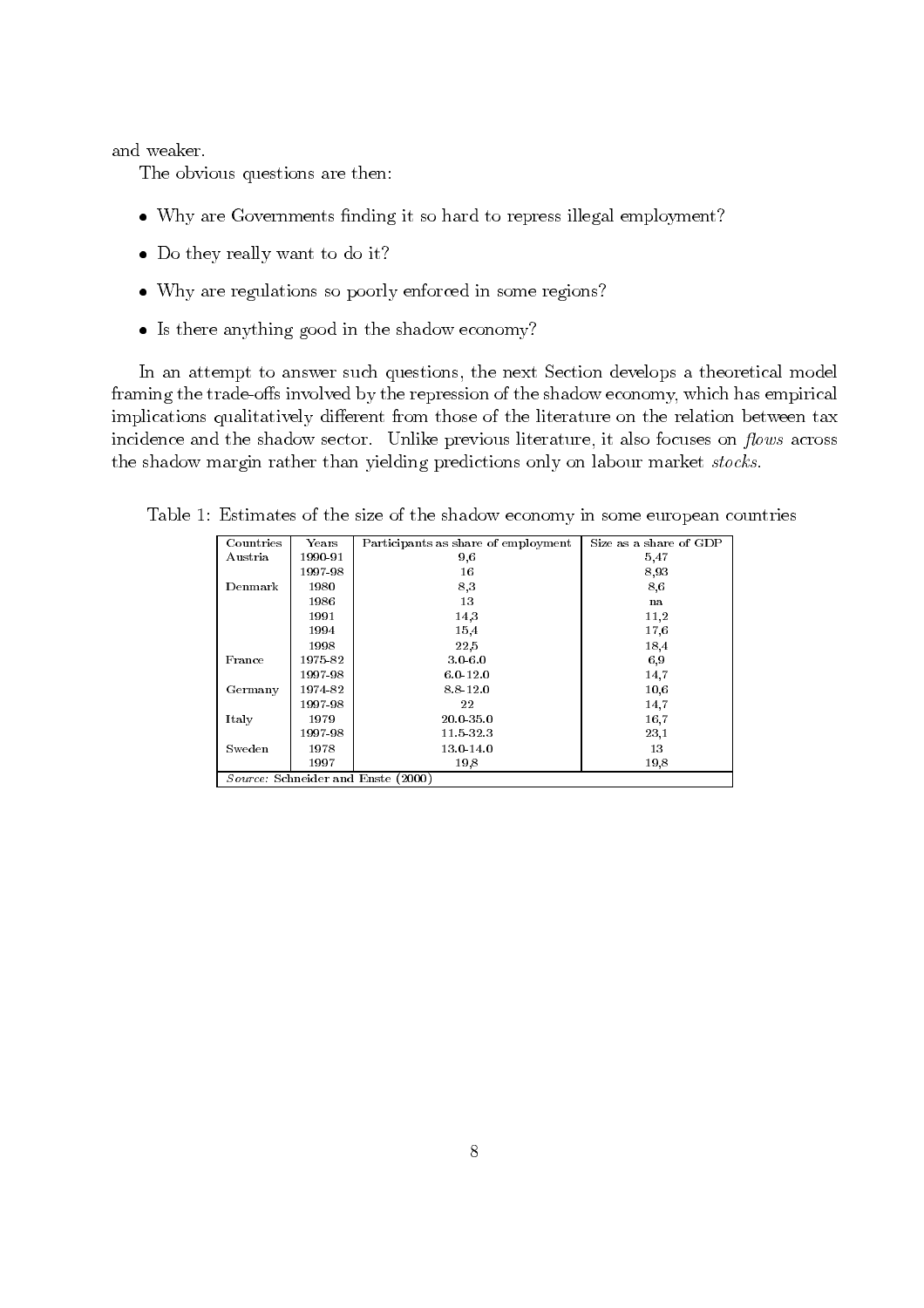### 3 A Model of Shadow Employment

The model developed in this section aims at capturing the stock-flow relationship between shadow economic activity and unemployment. Two things should be stressed at the outset regarding the type of shadow employment that the model is meant to capture.

First, our notion of shadow or illegal employment is one of tax evasion, rather than crime. Jobs are not declared in order to avoid paying taxes and job destruction costs. Rather than dealing with crime and unemployment [see Burdett, Lagos and Wright, 2000], we try to complement the literature on tax evasion, which has so far overlooked the effects of tax evasion and shadow employment on unemployment.

Second, in the terminology of policy makers, we are framing "marginal shadow employment', that is, employment in low productivity jobs, rather than "development shadow employment', i.e., new jobs which have the potential to become highly productive after some gestation period. In other words, "infant industry" arguments cannot be applied to justify tolerance vis-á-vis the informal sector. We are looking for deeper and empirically more relevant ("development shadow employment" is, in any event, deemed to involve a small fraction of unregistered employment) explanations for the weak and regionally diversified repression of shadow employment.

Overall, the closest statistical approximation to our notion of shadow activity is the definition of "underground or shadow economy" as provided in the 1993 System of National Accounts [SNA, 1993]. The latter defines the "shadow sector" as the set of legal activities unknown to the public administration because of tax evasion, unwilligness to pay social security contributions, non-application of contractual wage minima or hours of work and health at work standards. In particular, we focus on the "economic shadow sector", that is, the range of activities for which there is a deliberate choice of unreporting in order to reduce production costs rather than simply negligence on the part of employers in filling statistical questionnaires. The SNA "shadow economy" is distinguished from the informal sector (activities having a low level of organization, and based on informal work relationships, e.g., within the family) and the "illegal sector", involving either the production of goods which are banned or carried out by individuals who are not legally authorized to do so.

In the model, all job start-ups are on the technological frontier. Every now and then, such jobs become obsolete, and turn into low-productivity jobs. Firms have to pay taxes (production taxes) in either good and bad times and destruction costs upon firing. In addition, firms have an option of entering into shadow activity, which implies not paying production taxes and destruction costs. Nevertheless, there are some risks involved with shadow activity, since jobs can be monitored. If found cheating, the job is immediately destroyed and a large penalty is imposed. There is on the job search, and workers in shadow jobs always look for formal jobs, as the latter pay higher wages. Wages are set according to a Nash bilateral bargaining rule in high productive as well as in low productive jobs. Kolm and Larsen (2001) propose a matching model in which goods in the legal and informal sectors are perceived to be different by consumers and different prices, but they do not explicitly consider productivity differentials between the two sectors. In addition, Kolm and Larsen do not model on-the-job search, which is a key feature of our analysis.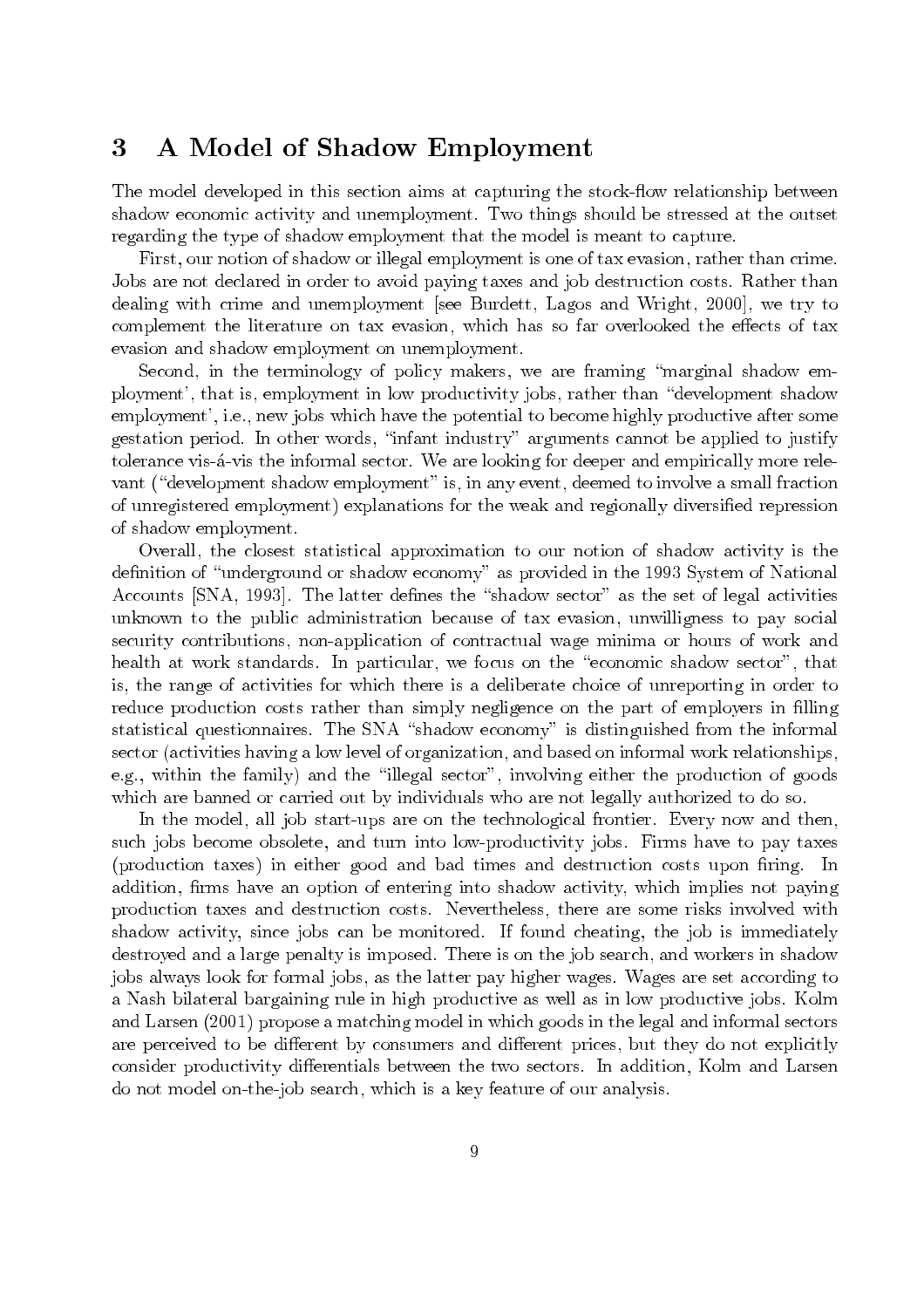#### $3.1$ **Building Blocks**

We propose a matching model with on-the-job search. Firms are one-job and the technology is irreversible; time is continuous. All jobs start at the highest level of productivity<sup>3</sup> and then may become low-productivity (bad) jobs or die. Bad jobs never return to the technology frontier. In particular, good jobs turn bad at rate  $\lambda$  and all jobs (good or bad) die at rate  $\delta$ . Good jobs produce  $y_q$ , while bad jobs produce  $y_b$ , where  $y_q > y_b$ . In legal activity there is a production tax  $\tau$ . Firms are monitored at an exogenously determined Poisson process with arrival rate equal to  $\rho$ . If found complying with the (tax) regulation, nothing happens to the match. If found cheating and engaged in shadow activity (not paying taxes  $\tau$ ), the job is immediately destroyed and a large penalty  $\phi\tau$  is imposed, where  $\phi$  is a multiple of the Wages are the outcome of a bilateral bargaining, and the worker gets production tax  $\tau$ . a fraction  $\beta$  of total surplus. For simplicity, we assume that the bargaining share  $\beta$  is the same in legal and illegal jobs. Finally, labour supply is fixed and inelastic, and normalized to 1 for simplicity. The matching function displays constant returns to scale, and there is search on the job. The number of contacts between searching firms and job seekers is given by the matching technology

$$
x = x(v, u + n_e),
$$

where x is the total number of matches in a given instant, v is the number of vacancies, u is the unemployment rate, and  $n_e$  is a measure of employed job seekers (in our model  $n_e = n_s$ , where  $n_s$  is a measure of shadow employment, characterized below). With constant returns to matching, the instant probability that a vacant job meets a job seekers is given by  $4$ 

$$
\frac{x(v, u + n_e)}{v} = x(1, \frac{u + n_e}{v}) = q(\theta); \qquad \theta \equiv \frac{v}{u + n_e}
$$

with  $q'(\theta) < 0$ . In the matching literature (Pissarides, 2000)  $\theta$ , the ratio of vacant firms to job seekers, is typically referred to as market tightness from the firms standpoint. The total number of contacts between unemployed job seekers and vacant jobs is

$$
\frac{u}{u+n_e}x(v, u+n_e) = \frac{v}{u+n_e}\frac{x(v, u+n_e)}{v} = u\alpha(\theta); \qquad \alpha(\theta) = \theta q(\theta)
$$

with  $\alpha'(\theta) > 0$ . Finally, the total number of contacts between employed job seekers and vacant firms is

$$
\frac{n_e}{u+n_e}x(v, u+n_e) = n_e\alpha(\theta)
$$

#### $3.2$ **Bellman Equations**

We initially take the policy parameters  $\rho$  and  $\tau$  as given, and derive the decentralized equilibrium for given policy package  $(\tau, \rho, \phi)$ . The next section introduces efficiency argument,

 $3$ This assumption can be easily relaxed, but it makes the derivation of the model more tedious.

<sup>&</sup>lt;sup>4</sup>This matching technology is similar to the one used by Garibaldi (1999) and Pissarides (2000).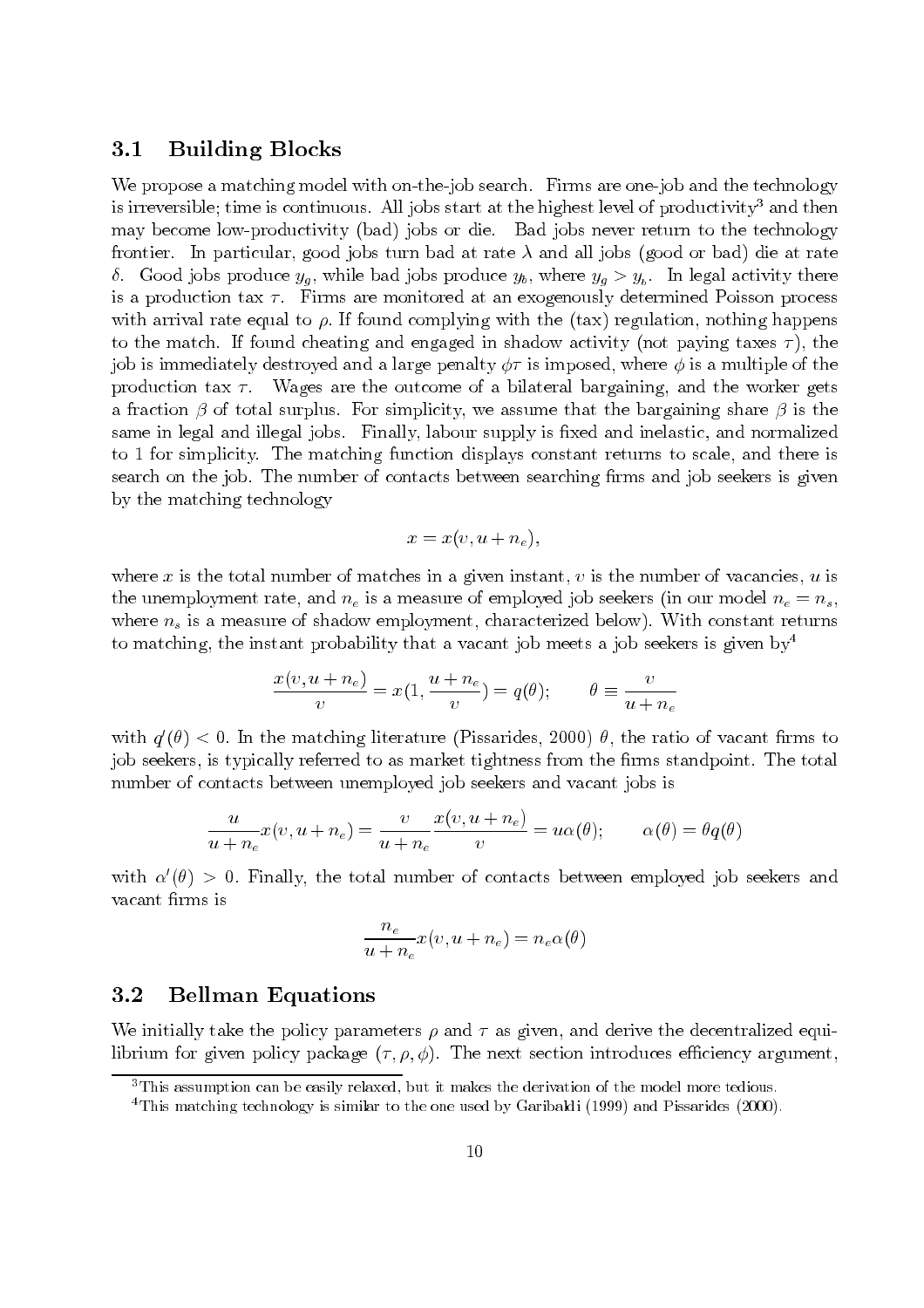and discusses how the parameters can be set optimally from the standpoint of a regulators that wants to maximize net output. Let's assume that good jobs choose legal activity (this is a key assumption and will be confirmed in equilibrium). The value function of a good job,  $J_q$ , reads

$$
(r+\delta)J_g = y_g - \tau - w_g + \lambda [Max(\widetilde{J}_b, J_b) - J_g],
$$
\n(1)

where the productivity shock  $\lambda$  is associated with a permanent fall in productivity to a level  $y_b$ . Let the superscript  $\tilde{ }$  indicate shadow activity. Conditional upon  $\lambda$  striking, there are two different outcomes, depending on whether it is optimal to continue into legal activity  $(J_b)$  is the highest) or continuing into shadow activity  $(J_b)$  is the highest). The value of a legal bad job, reads

$$
[r + \delta + \alpha(\theta)]J_b = y_b - \tau - w_b,\tag{2}
$$

where, by virtue of the matching technology,  $\alpha(\theta)$  is the instant probability that a worker in a bad firm finds a good vacant job. >From the firm stand-point, on-the-job search operates as an increase in the discount rate, since it reduces the average duration of employment. The value of bad shadow job reads

$$
[r + \delta + \alpha(\theta)]\tilde{J}_b = y_b - \tilde{w}_b - \rho[\tilde{J}_b + \phi\tau]
$$
\n(3)

The present discounted value of a shadow job features the nature of shadow employment: firms do not pay production taxes, but are immediately destroyed if  $\rho$  strikes. Further, conditional on being caught illegal, employers have to pay a large penalty,  $\phi\tau$ .

A worker engaged in good job, enjoys a wage  $w_g$  and his value function reads

$$
rW_g = w_g + \lambda [Max(\widetilde{W}_b, W_b) - W_g] + \delta [U - W_g],
$$

where the max operator reflects the option of entering shadow activity. Workers in bad jobs can be employed in legal or illegal jobs, the difference being the wage rate they receive, and the probability of having their job destroyed by an inspection. Formally,  $W_b$  and  $W_b$  read

$$
\begin{array}{rcl}\nrW_b & = & w_b + \delta[U - W_b] + \alpha(\theta)[W_g - W_b] \\
r\tilde{W}_b & = & \tilde{w}_b + \delta[U - \tilde{W}_b] + \alpha(\theta)[W_g - \tilde{W}_b] + \rho[U - \tilde{W}_b]\n\end{array}
$$

Finally, the value of unemployment reads

$$
rU = b + \alpha(\theta)[W_q - U]
$$

as all jobs start on the technology frontier.

#### Wage Determination and Shadow Equilibrium  $3.3$

Wages are the outcome of a bilateral bargaining, attributing to the worker a given fraction of total surplus, so that

$$
[W_g - U] = \beta S_g
$$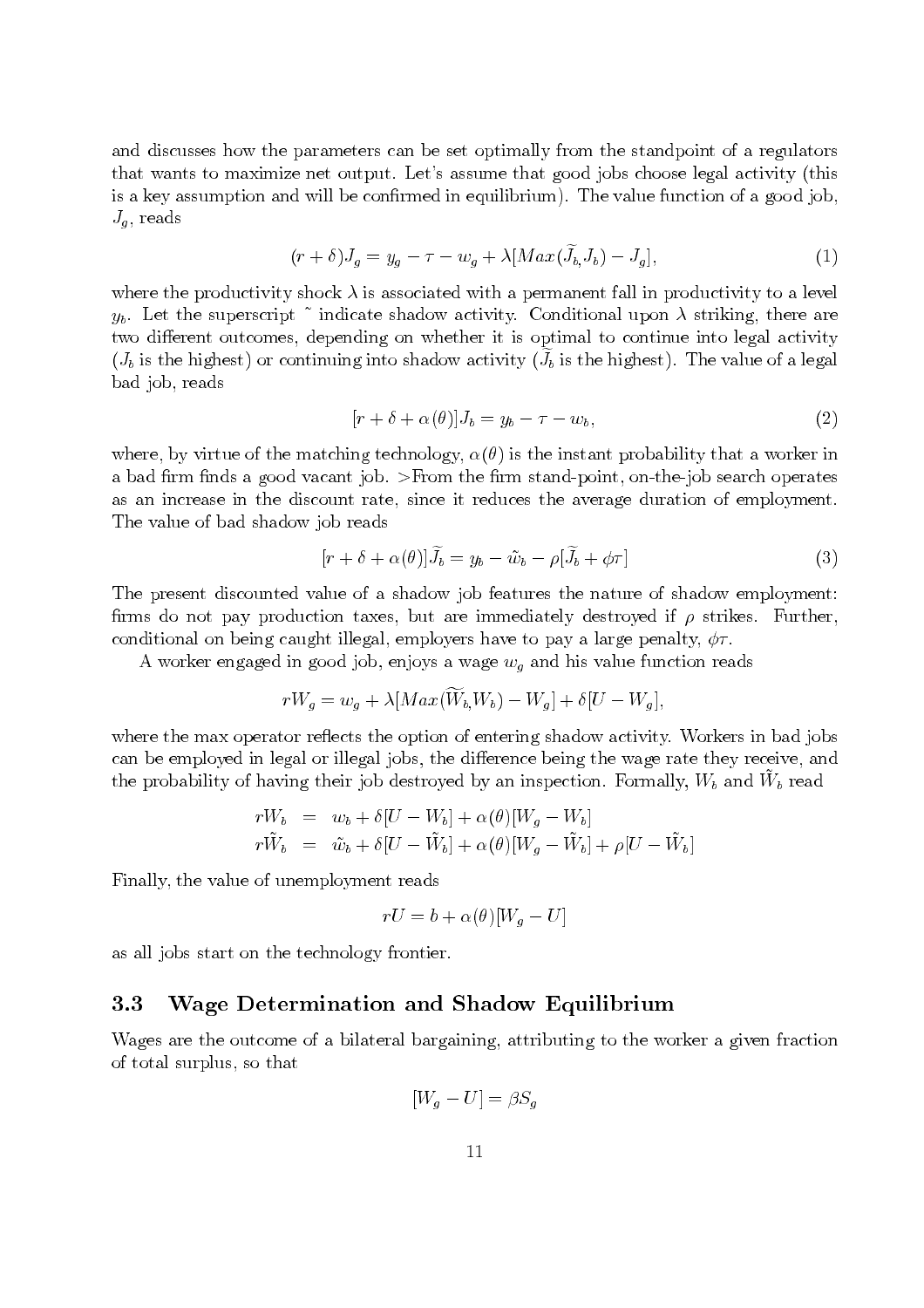where  $S_g = J_{g} + W_g - U$ . A similar sharing rule holds also for shadow jobs and legal bad jobs, so that  $[\tilde{W}_b - \tilde{U}] = \beta \tilde{S}_b$  and  $\beta[W_b - U] = \beta S_b$  Since firms prefer legal activity if  $\tilde{J}_b > J_b$ while workers choose shadow activity if  $(\tilde{W}_b - U) > (W_b - U)$ , the following remark applies

**Remark 1** Nash bargaining implies that there is full agreement between the worker and the firm on the decision to go idle.

Substituting the expression of the previous section in the wage determination rule, after few simplification, one gets the following wage expressions:

$$
w_g = b(1 - \beta) + \beta[y_g - \tau + c\theta]
$$
  
\n
$$
w_b = b(1 - \beta) + \beta[y_b - \tau]
$$
  
\n
$$
\tilde{w}_b = b(1 - \beta) + \beta[y_b - \rho\phi\tau]
$$
\n(4)

Few remarks are in order. First, wages in good jobs are larger than wages in bad jobs. Second, wage in bad jobs (both legal and illegal) do not depend on outside market conditions. This property is a feature of on the job search models, and was noted also by Pissarides (2000). Finally, wages in bad shadow jobs are larger than wages in bad legal jobs  $(\tilde{w}_h > w_h)$  when  $\rho\phi$  < 1, that is, when either the detection probability or the sanctions are not too large. Finally, as it is true in most models with Nash Baragaining, the tax is copaid by the worker.

The equilibrium we want to characterize is one in which good jobs are legal while bad jobs are shadow. Since we have shown that there is full agreement on the decision to go idle, we can simply focus on the firm's decision, knowing that the worker always agrees with the firm decision. Substituting wages into the relevant value function, it follows that a bad firm will go shadow if  $J_b > J_b$  or

$$
\frac{y_b - \tilde{w}_b - \rho \phi \tau}{r + \delta + \rho + \alpha(\theta)} > \frac{y_b - w_b - \tau}{r + \delta + \alpha(\theta)}
$$

which, by virtue of the wage rule is simply

$$
\frac{(y_b - b - \rho \phi \tau)}{r + \delta + \rho + \alpha(\theta)} > \frac{(y_b - b - \tau)}{r + \delta + \alpha(\theta)}\tag{5}
$$

which, in light of (4) implies that  $\tilde{w}_b > w_b$ , that is, the decision to go idle is jointly efficient for the firm and the worker. Simplifying, equation (5) reads

$$
\tau(1 - \rho \phi) > \rho S_b \tag{6}
$$

where  $S_b = \frac{y_b - \tau - b}{\tau + \delta + \alpha(\theta)}$ . The condition above implies that a job enters shadow activity if the expected benefit is larger than the expected cost. The expected benefit is the net tax being avoided, while the expected cost is the loss of a legal bad job, conditional on being caught in illegal activity. This result can be easily summarized in the following remark.

**Remark 2 Enforcement of Legal Activity.** It is always technically possible to have parameters of enforcement ( $\rho$  or  $\phi$  sufficiently large) so as to prevent the emergence of a shadow sector.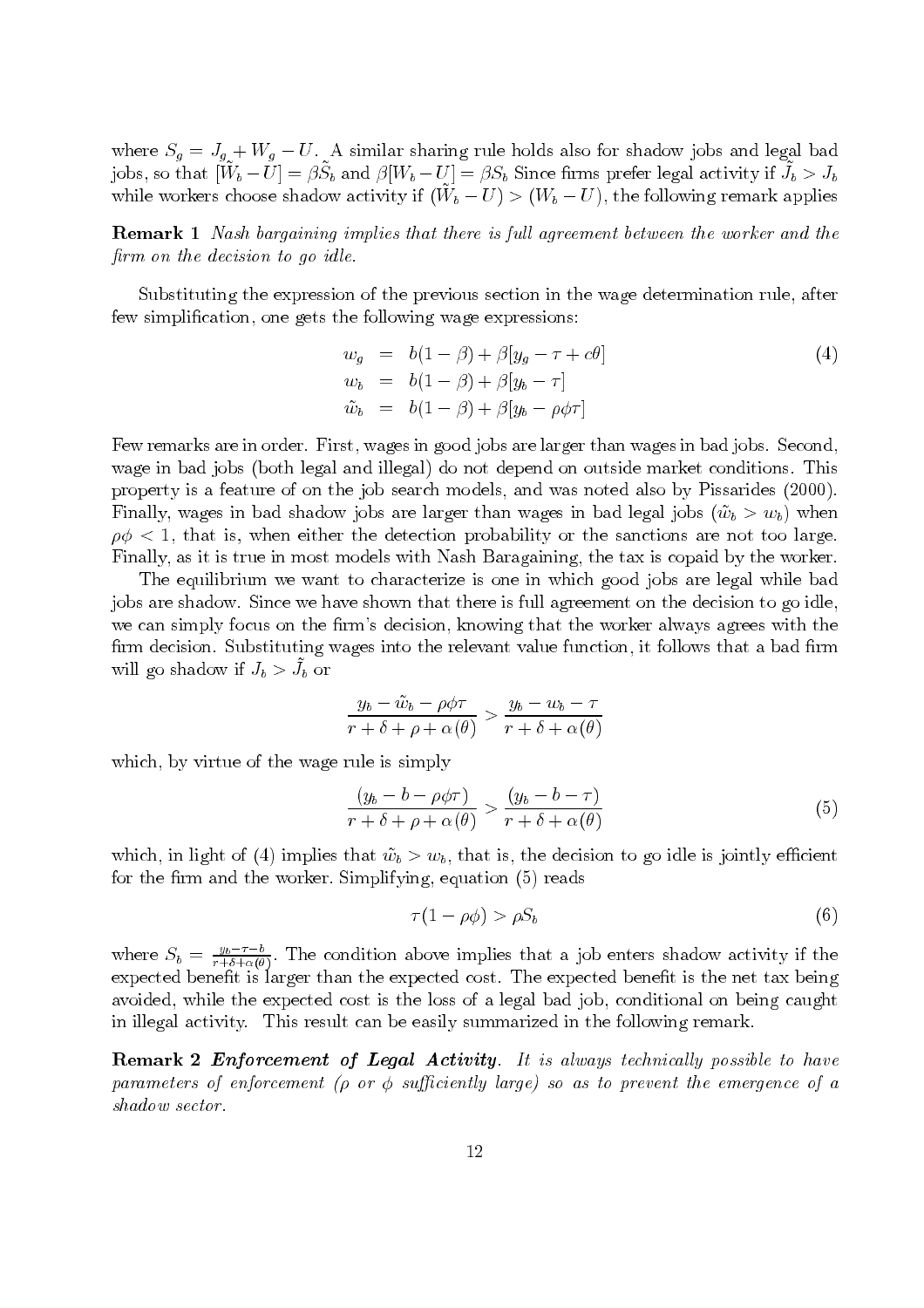Firms come into the market by posting vacancies. Since we assume that firms have the option to freely choose the technology, profit maximization trivially implies that all vacancies will be good. If  $V$  is the present discounted value of a vacancy, its expression reads simply

$$
rV = -c + q(\theta)[J_g - V],
$$

where c is the flow cost of vacancy posting and  $q(\theta)$  is the instantaneous probability of filling a vacancy. Free entry on the job implies  $V=0$ , so that market tightness  $\theta$  is determined by

$$
J_g = \frac{c}{q(\theta)}.\tag{7}
$$

The discussion so far has worked on the assumption that firms in good jobs choose to operate in legal activity. This is not necessary the case, and we have to consider a further possible deviation, namely that

$$
J_g > \tilde{J}_g
$$

where  $\tilde{J}_g$  is the value of good job in bad legal activity. Obviously, if the conditions above is not satisfied, there are no legal jobs in the labor market, and the equilibrium is degenerate. It is easy to show that the condition above implies

$$
\tau(1 - \rho \phi) < \rho S_g \tag{8}
$$

where  $S_g = \frac{y_g - \tau - b + \lambda \tilde{S}_b}{r + \delta + \lambda + \beta \alpha(\theta)}$ . Obviously, the surplus in good jobs is larger than the surplus in bad job, so that  $S_g > \tilde{S}_b > S_b$ , where the last inequality follows from the condition (6). In what follows we assume that the policy and structural parameters are such that both conditions  $(6)$  and  $(8)$  are satisfied, which is equivalent to assuming that the productivity differential  $y_q - y_b$  is large enough. Further, the following remark follows.

**Remark 3** As long as taxes are positive, the monitoring intensity must also be positive for legal activity to be chosen in equilibrium.

The previous remark is immediate from condition (8), since it is clear that with  $\rho = \phi = 0$ , legal activity will never be chosen in equilibrium. It is important to keep in mind this result for the discussion of the efficiency properties of the model.

#### 3.4 **Steady State Stocks and Equilibrium**

There is a fixed labor supply of mass 1. Under the equilibrium configurations discussed below, shadow employment  $n_s$  is a measure of on-the-job search, and there are no legal bad jobs. If we indicate with  $n<sub>o</sub>$  official employment in good jobs, the mass of workers is divided as

$$
1 = u + n_s + n_o. \tag{9}
$$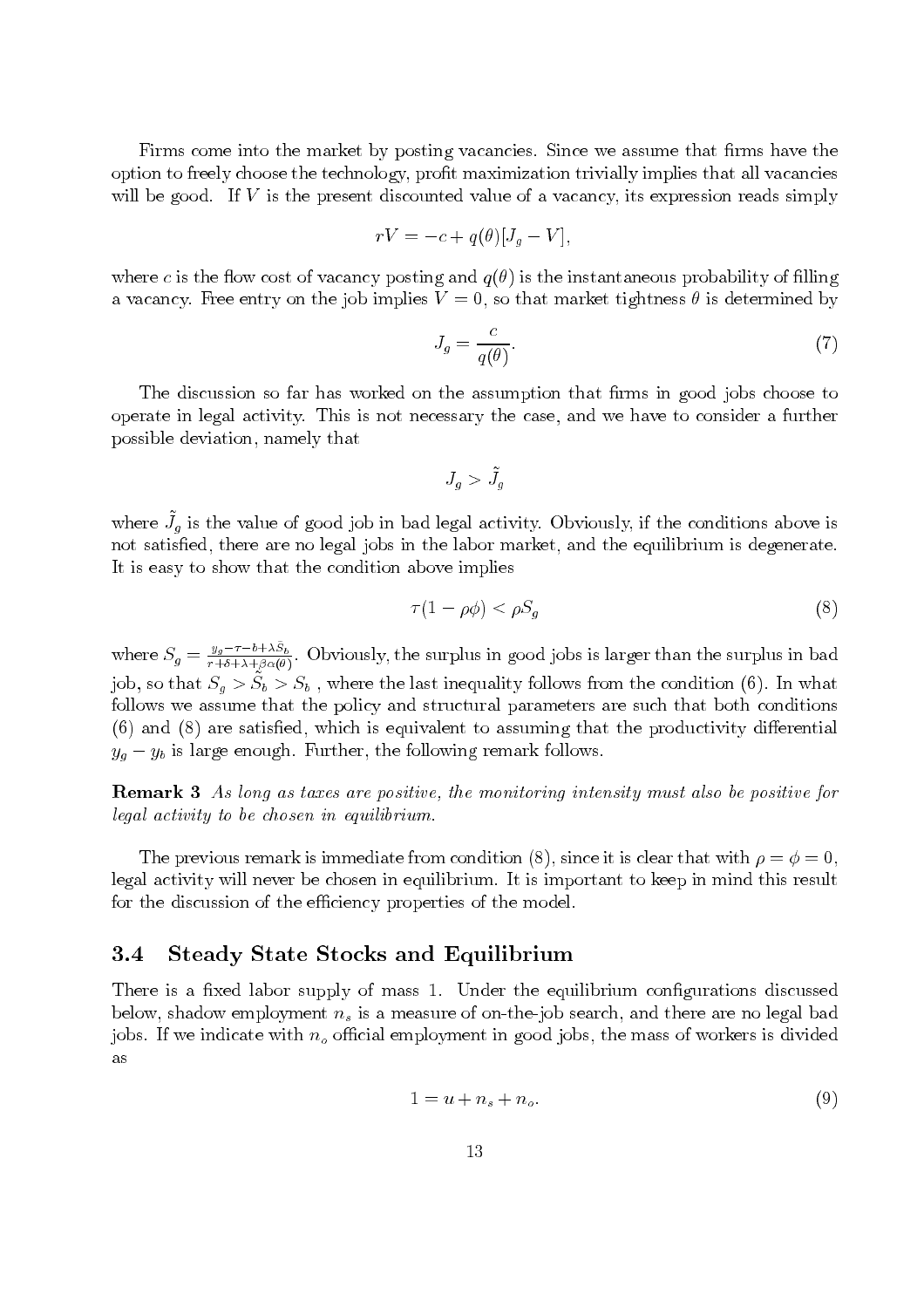Since jobs enter into unofficial activity at rate  $\lambda$ , and leave it at rate  $\alpha(\theta) + \delta + \rho$ , the balance condition for shadow jobs is

$$
\lambda n_o = (\delta + \alpha(\theta) + \rho) n_s. \tag{10}
$$

The balance condition for official jobs is

$$
\alpha(\theta)(u+n_s) = (\delta + \lambda)n_o \tag{11}
$$

Finally, unemployment is constant if

$$
\alpha(\theta)u = \delta(n_s + n_o) + \rho n_s,\tag{12}
$$

where  $\rho n_s$  is the flow of shadow jobs monitored and destroyed. Equations (10), (11) and (12) form a rank-deficient system in u,  $n_s$  and  $n_o$ , which, together with the summing up condition (9) yield the following equilibrium stocks<sup>5</sup>

$$
u = \frac{\rho(\delta + \lambda) + \delta[\delta + \lambda + \alpha(\theta)]}{[\delta + \lambda + \alpha(\theta)][\rho + \alpha(\theta) + \delta]}
$$
(13)

$$
n_s = \frac{\lambda \alpha(\theta)}{[\delta + \lambda + \alpha(\theta)][\rho + \alpha(\theta) + \delta]}
$$
(14)

$$
n_o = \frac{\alpha(\theta)}{\left[\delta + \lambda + \alpha(\theta)\right]}.\tag{15}
$$

Equations (13) (14) and (15) show that the size of official jobs  $n_0$  is not directly affected by  $\rho$ , even though it is indirectly affected through  $\theta$ . The proportion of shadow jobs in total employment or shadow rate (an important variable in the policy context) is simply defined as

$$
s(\theta) \equiv \frac{n_s}{n_o + n_s} = \frac{\lambda}{\delta + \lambda + \alpha(\theta) + \rho}.
$$
 (16)

Note that as  $\rho \longrightarrow \infty$  unemployment is  $u(\rho = \infty) = \frac{(\delta + \lambda)}{\delta + \lambda + \alpha(\theta)}$ ; and  $n_s(\rho = \infty) = 0$ , while when  $\rho = 0$  we have  $u(\rho = 0) = \frac{\delta}{\delta + \alpha(\theta)}$ 

We are now in a position to define the equilibrium.

<sup>5</sup>Making use of equation (9) to eliminate  $n<sub>o</sub>$  from equations (11) and (12), one obtains a system of two equations

$$
\alpha(\theta)u = \delta(1-u) + \rho n_s
$$

$$
\alpha(\theta)(u+n_s) = (\delta + \lambda)(1-u-n_s)
$$

which simplifies to

$$
u(\alpha(\theta) + \delta + \lambda) + n_s(\alpha(\theta) + \delta + \lambda) = \delta + \lambda
$$

$$
u(\alpha(\theta) + \delta) - n_s \rho = \delta
$$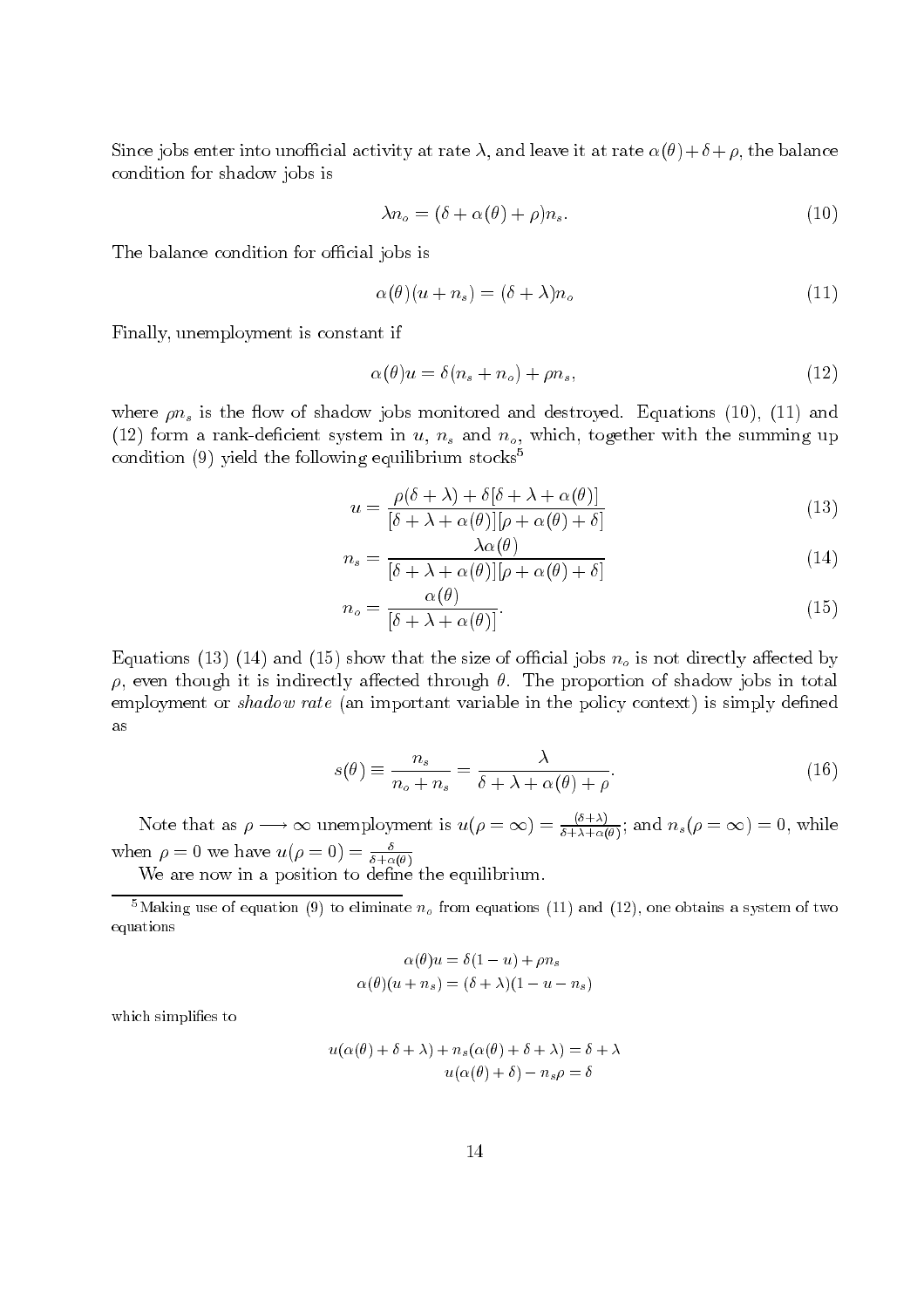**Definition 4 Equilibrium with shadow activity.** An equilibrium with shadow activity is a n-ple  $(\theta, u, n_s, n_o)$  satisfying

- the conditions for shadow activity (equation 5 and 4);
- the free entry condition on the part of firms (equation 7);
- a set of balance flow conditions (equations 13, 14 and 15).

Thus, the equilibrium value of  $\theta$ , making use of equations (12), and (16), together with condition  $(5)$  reads

$$
\frac{(r+\delta+\lambda)c}{q(\theta)(1-\beta)} + \frac{\beta c\theta}{1-\beta} = [y_g - \tau - b] + \lambda \left[\frac{y_b - b - \rho\phi\tau}{r+\delta+\rho+\alpha(\theta)}\right].\tag{17}
$$

As established by the following propositions, when the fine increases and monitoring becomes more intense,  $\theta$  falls and unemployment raises.

**Proposition 5** The Shadow Rate and the Unemployment Rate are two faces of the same coin. Indeed, any parameter that decreases (increases)  $\theta$  increases (decreases) both the unemployment rate and the shadow rate

To proof this, it is sufficient to differentiate equation (17) with respect to  $\tau$  to obtain

$$
-\frac{(r+\delta+\lambda)cq'(\theta)}{q(\theta)(1-\beta)}\frac{\partial \theta}{\partial \tau} + \frac{\beta c}{1-\beta}\frac{\partial \theta}{\partial \tau} + \lambda \frac{\alpha'(\theta)(y_b-b-\rho\phi\tau)}{[r+\delta+\rho+\alpha(\theta)]^2}\frac{\partial \theta}{\partial \tau} = -1 - \frac{\lambda\phi\rho}{[r+\delta+\rho+\alpha(\theta)]},
$$

which implies that  $\frac{\partial \theta}{\partial \tau} < 0$ . By the definition of shadow rate and the value of equilibrium unemployment (13), it follows immediately that both variables monotonically fall with  $\theta$ , so that unemployment and shadow activity are two sides of the same coin. An important implication of this result is as follows.

**Remark 6** A SHADOW Paradox. A tougher penalty on shadow activity (i.e. an increase in  $\phi$ ) has an adverse impact on the shadow rate.

To see the remark above, it is sufficient to differentiate equation (17) with respect to  $\phi$ to obtain

$$
\frac{(r+\delta+\lambda)cq'(\theta)}{q(\theta)(1-\beta)}\frac{\partial\theta}{\partial\phi} + \frac{\beta c}{1-\beta}\frac{\partial\theta}{\partial\phi} + \lambda\frac{\alpha'(\theta)(y_b-b-\rho\phi\tau)}{[r+\delta+\rho+\alpha(\theta)]^2}\frac{\partial\theta}{\partial\phi} = -\frac{\lambda\rho\tau}{[r+\delta+\rho+\alpha(\theta)]^2}
$$

The intuition of the previous result is as follows. An increase in the penalty rate clearly reduces the expected value of shadow activity. However, as long as firms enter into illegal activity at a rate  $\lambda$ , the reduction in the value of legal activity has an adverse impact on the job creation condition, since also the expected value of a good job increases. Indeed, with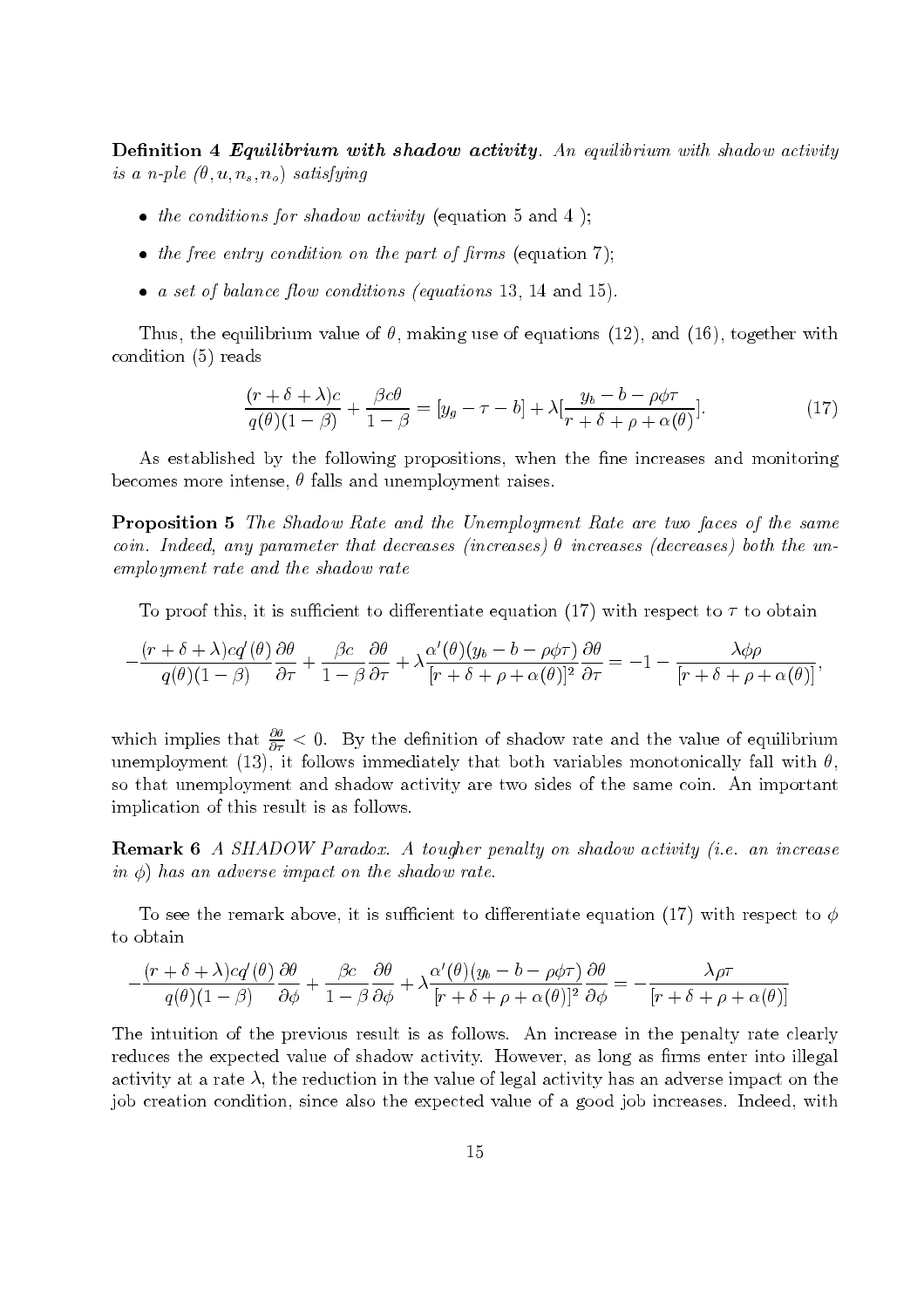lower  $\theta$  workers in shadow activity have a lower probability of finding a good job, so that the duration of shadow jobs increase, causing an increase in the shadow rate.

Conversely, an increase in the monitoring intensity  $\rho$  has ambiguous effects on the shadow rate. To see this, note that by definition of the shadow rate in equation (16),  $\rho$  has a direct negative impact on the shadow rate. Yet, a tougher repression policy has also an indirect effect through  $\alpha(\theta)$ , since it induces a reduction in  $\theta$  Indeed, with lower  $\theta$  workers in shadow activity have a lower probability of finding a good job, so that the duration of shadow jobs increase, causing an increase in the shadow rate. The overall effect is ambiguous. Further, an increase in  $\rho$  unambiguously increases unemployment. The relationship between  $\theta$  and  $\rho$ can be easily obtained by differentiating equation 17 with respect to  $\rho$ 

$$
-\frac{(r+\delta)cq'(\theta)}{q(\theta)}\frac{\partial\theta}{\partial\rho}+\beta c\frac{\partial\theta}{\partial\rho}+\lambda\frac{\alpha'(\theta)}{[r+\delta+\rho+\alpha(\theta)]^2}\frac{\partial\theta}{\partial\rho}=-\frac{\lambda(y_b-b)}{[r+\delta+\rho+\alpha(\theta)]^2},
$$

which shows that  $\frac{\partial \theta}{\partial \rho} < 0$ .

From the discussion of this section, it is clear that in order to reduce the proportion of shadow employment it is necessary to increase  $\theta$ . In the model this is obtained via a reduction of taxes and an increase in productivity. But, as we show below, taxes cannot be easily reduced as long as they are used to finance some level of public spending that must necessarily be produced. The problem then reduces to choosing the optimal level of enforcement.

### $\boldsymbol{4}$ Efficiency

The discussion so far has been silent on the efficient level of the policy package  $\tau$ ,  $\rho$  (and of the penalty<sup>6</sup>,  $\phi$ ) with the consequent efficient level of shadow employment. For notational ease, we just work with the monitoring rate and the tax rate, and set the penalty rate to zero  $\phi = 0$ .<sup>7</sup> Further, in this section we rely on some results recently obtained by Garibaldi and Wasmer (2002) in a matching model with home production and endogenous labor market participation, and we characterize the optimal level of taxation  $\tau$  and the optimal level of enforcement  $\rho$  in a context in which a policy-maker maximizes the net value of output, where the latter includes public spending yielding some (concave) utility  $P(G)$  with  $P' > 0$ ,  $P'' < 0$ .

The problem we consider is particularly simple and useful for our analysis, since the optimal level of taxation is independent of the enforcement and on market tightness. In other words, there is full separability between the choice of taxation and public spending

<sup>&</sup>lt;sup>6</sup>The penalty rate  $\phi$  will be set to zero by the benevolent social planner as good jobs can be induced to remain legal by an appropriate choice of  $\rho$ .

<sup>&</sup>lt;sup>7</sup>In a previous version of the paper, we considered the case in which taxes are used to finance some social program for the non-employed (including those working in the shadow sector). Assuming exogenous wages, we obtained two equilibria. In the "good equilibrium", tighter enforcement is desirable, since it induces a reduction in the tax rate and an increase in the number of high productivity jobs. In the "bad equilibrium" with high taxes/high unemployment/high shadow activity, a tightening of controls on shadow activity results in an increase in taxes.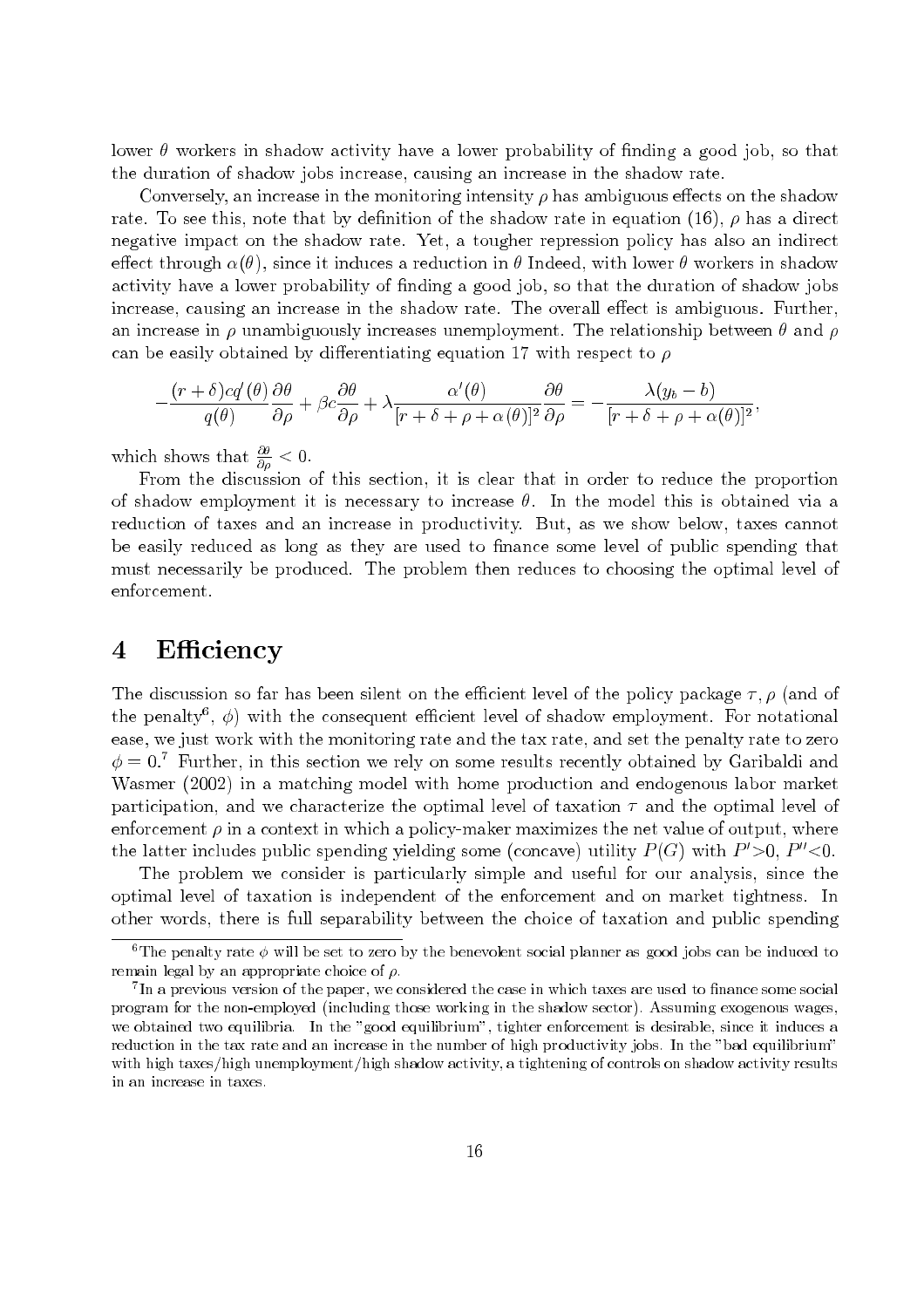and the choice of enforceability and market tightness. This separability result, derived by Garibaldi and Wasmer (2002), is very useful in the analysis that follows

Let G be public spending, financed by a tax t on a base B so that  $tB = G$ . If H is the size of the shadow economy, or the contribution to social welfare that is not taxed, and  $x$ are some other control variables of the policy-maker, the program is

$$
Max_{t,x} \Omega(x,\tau) = B(1-\tau) + H + P(B\tau) \text{ under some constraint } F(x) = 0
$$
  
or 
$$
Max_{t,x,v} \Lambda(x,\tau) = B(1-\tau) + H + P(B\tau) - v\mathcal{F}(x)
$$

where clearly  $v$  is the Lagrangian multiplier associated with the feasibility constraint. The first order condition on  $t$  implies then

$$
-B + BP'(B\tau^*) = 0
$$

**or** 

$$
P'(B\tau^*)=1
$$

Without surprise, the marginal utility of public spending must be equal to its marginal cost. i.e., 1.

In turn, the first order conditions on variables  $x$  imply

$$
\frac{\partial B}{\partial x}(1-t) + \frac{\partial H}{\partial x} + t \frac{\partial B}{\partial x}P'(Bt) - v \frac{\partial F}{\partial x}(x) = 0
$$
  

$$
F(x) = 0
$$

and, using the unity of the marginal impact of public spending, we obtain that

$$
\frac{\partial (B+H)}{\partial x} = v \frac{\partial F}{\partial x}(x)
$$

$$
F(x) = 0
$$

In words, the optimal taxation problem does not affect the choice of the policy-maker with respect to the variables  $x$  and, as such, we can hereafter simplify the derivation of the social The reciprocal, however, turns out to be wrong, that is, optimum by ignoring taxation. optimal taxation is affected by the optimal choice of variables  $x = x^*$ , given by

$$
P'(B(x^*)\tau^*) = 1\tag{18}
$$

In our problem, the net output is simply given by

$$
\Omega = y_g n_g + y_b n_b + bu - c\theta u
$$

where u  $n_q$  and  $n_b$  are given by equations (15) (13) and (14). Clearly, if the central planner had no problem of enforcement, the optimal policy maximizing net output would be to leave open any bad job producing  $y_b > b$ , and set the enforcement rate at  $\rho = 0$ . Yet, a more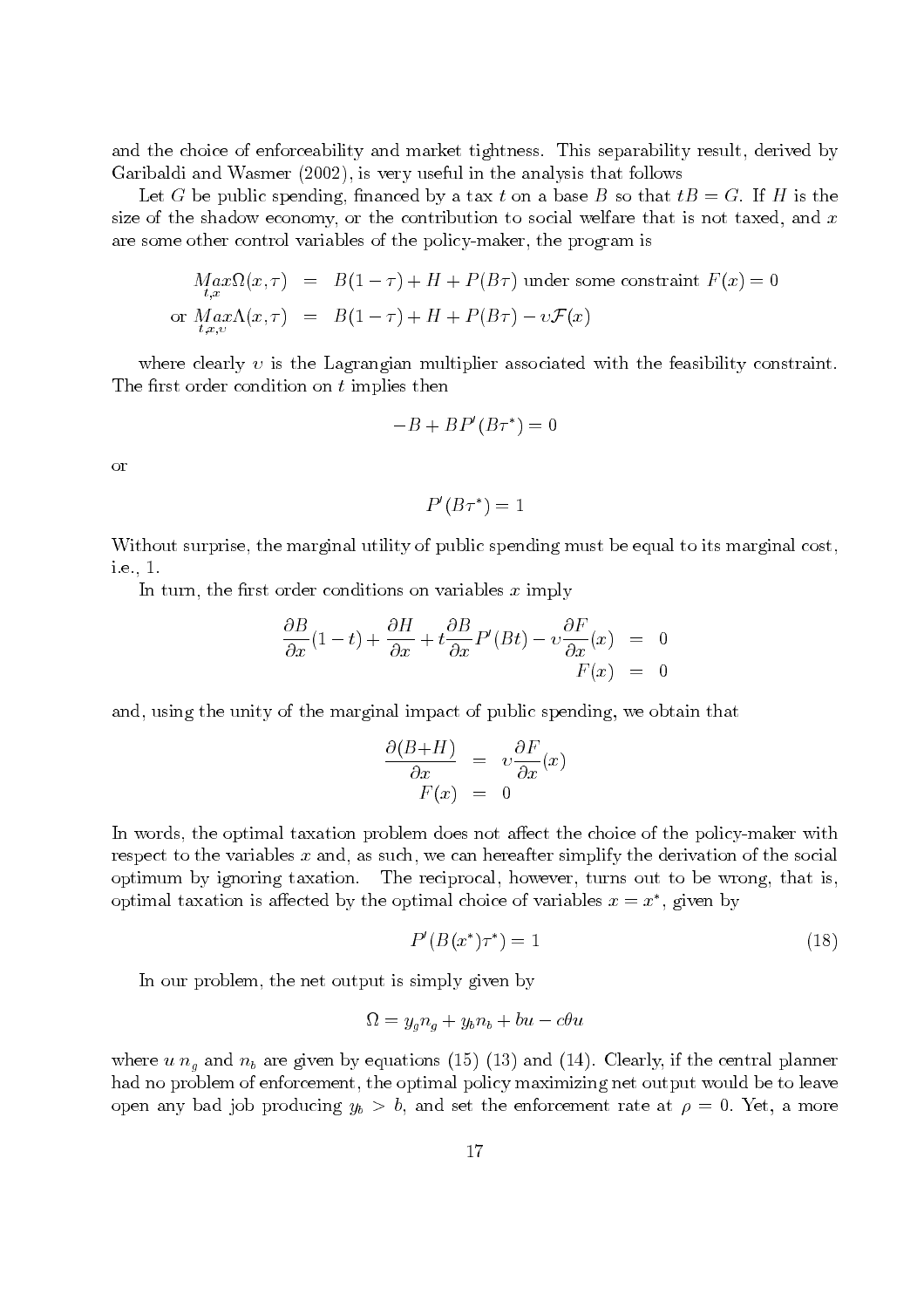interesting case is one in which a policy maker must set  $\rho$  so as to guarantee that good firms choose to be legal, and that a positive amount of revenues is raised in equilibrium. This implies that the market tightness  $\theta$  is chosen by firms through the free entry condition  $V = 0$ , and its expression is given by equation (17)<sup>8</sup> In this case, she must set  $\rho$  in an interval such that conditions  $(6)$  and  $(8)$  be satisfied, so that

$$
\frac{\tau^*}{S_g(\rho)} \le \rho \le \frac{\tau^*}{S_b(\rho)}
$$

From the above, it follows that the optimal level of  $\rho$  in an equilibrium with shadow employment is to choose the enforcement level which is located at the lowest level of the previous interval, i.e.,  $\rho^*$  satisfies

$$
\frac{\tau^*}{S_g(\rho^*)} = \rho^*
$$

The trade-offs related to the choice of the optimal enforcement intensity  $\rho$  are described in Figure 6. For a given optimal tax rate  $\tau^*$ , the conditions (6) and (8) constrain the enforcement intensity  $\rho$  in the interval defined by the loci A and point B in the figure. The two points, which correspond respectively to  $(6)$  and  $(8)$ , are obtained by the intersection between the upward sloping functions  $\frac{\tau}{S_g}$  and  $\frac{\tau}{S_b}$  and the 45 degree line. The two functions are obviously upward sloping since an increase in enforcement intensity reduces the surplus from the job. In light of the constraint, it is obvious that the optimal enforcement rule  $\rho^*$ will be at A, which corresponds to the minimum degree of enforcement ensuring that legal jobs exist.

Our final result concerns the relationship between optimal monitoring intensity and market tightness.

### **Remark 7** The lower the job finding rate, the lower the monitoring intensity.

The optimal monitoring intensity is increasing with the job finding rate  $\alpha(.)$  (other things equal). To see this, one has to differentiate the condition  $\rho^* S_q(\rho^*) = \tau$  with respect to  $\alpha$  to get

$$
\frac{\partial \rho^*}{\partial \alpha} S_g[1 + \varepsilon_{s_g, \rho}] = -\frac{\partial S_g}{\partial \alpha}
$$

<sup>8</sup>Note that if we let the central planner choose also market tightness, the first order condition for  $\theta$  would be

$$
\frac{c}{q(\theta)(1 - \eta(\theta))} = \phi_g \frac{(1 - n_g)}{u} + \phi_u
$$

where  $\eta(\theta)$  is the elasticity of the matching function with respect to  $\theta$  and  $\phi_g$  and  $\phi_u$  are the Lagrange multipliers associated with good legal jobs and unemployment respectively. Note that the efficient centralized market tightness does not correspond to the decentralized equilibrium even the when the Hosios conditions (i.e.  $\beta = \eta(\theta)$ ) are satisfied. This result, albeit surprising, is common to most models with on the job search, and is not linked to the existence of a shadow sector. Indeed, the departure from the Hosios condition depends on the wage determination rule, and on the outside option available to the employed workers at the time of the initial job match. In the current paper, we follow Pissarides (1994), and we set the outside option equal to the value of unemployment. See Pissarides (1994) for a detailed discussion on this topic.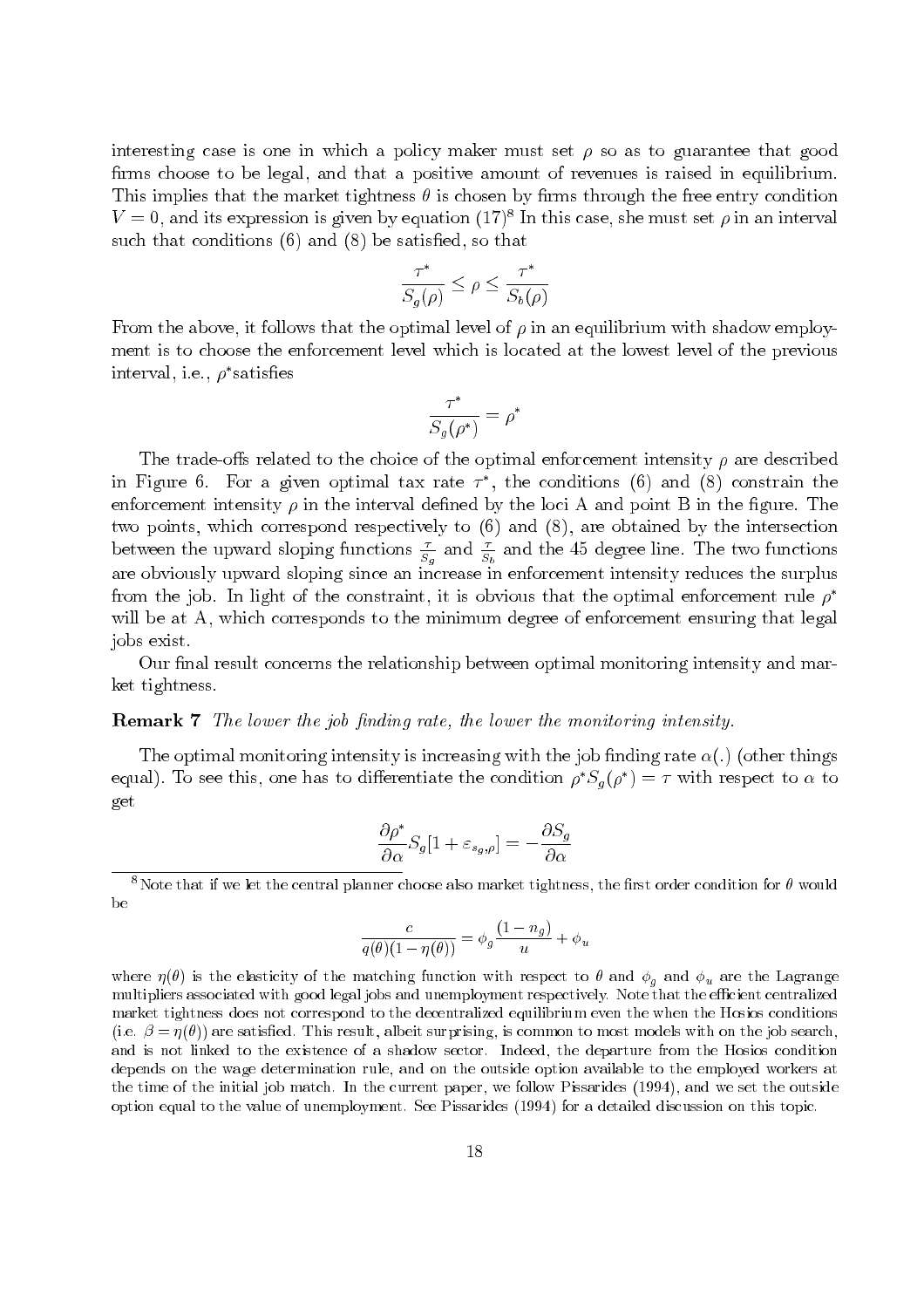

Figure 6: Optimal Enforcement Level

where  $\varepsilon_{s_g,\rho}$  is the absolute value of the elasticity of the surplus with respect to the monitoring intensity, which is strictly less than one in absolute value. Since  $\frac{\partial S_g}{\partial \alpha} < 0$ , it immediately follows that  $\frac{\partial \rho^*}{\partial \alpha} > 0$ , so that the monitoring intensity is lower in labor markets with lower job finding rates. In other words, labor markets with lower job finding probabilities should be characterized by lower monitoring intensities.

### Empirical Implications and Relevance of the Model  $\overline{5}$

Our theoretical perspective has proposed a simple model of the labor market in which the unemployment rate and the size of the shadow economy are endogenously determined, closely interrelated, and depend on the general state of the market. Shadow activity emerges in equilibrium as the endogenous response of low productivity matches feeling overburdened by taxes (and possibly other regulations imposing a deadweight loss on legal jobs<sup>9</sup>) and rationally choosing the risks linked to shadow employment.

Changes in the penalties imposed on illegal jobs induce an increase in unemployment and, somewhat paradoxically, also on the shadow rate, since they increase the duration of shadow jobs. To investigate further the effects of changes in the enforcement intensity, we have also

 $9$ Annex 2 consider the case where firing costs are imposed on legal jobs being termined, under exogenous wages. We show that under these conditions a particular equilibrium configuration may emerge, namely a shadow trap, in which jobs generating negative value added are not destroyed in order to allow workers to find another job.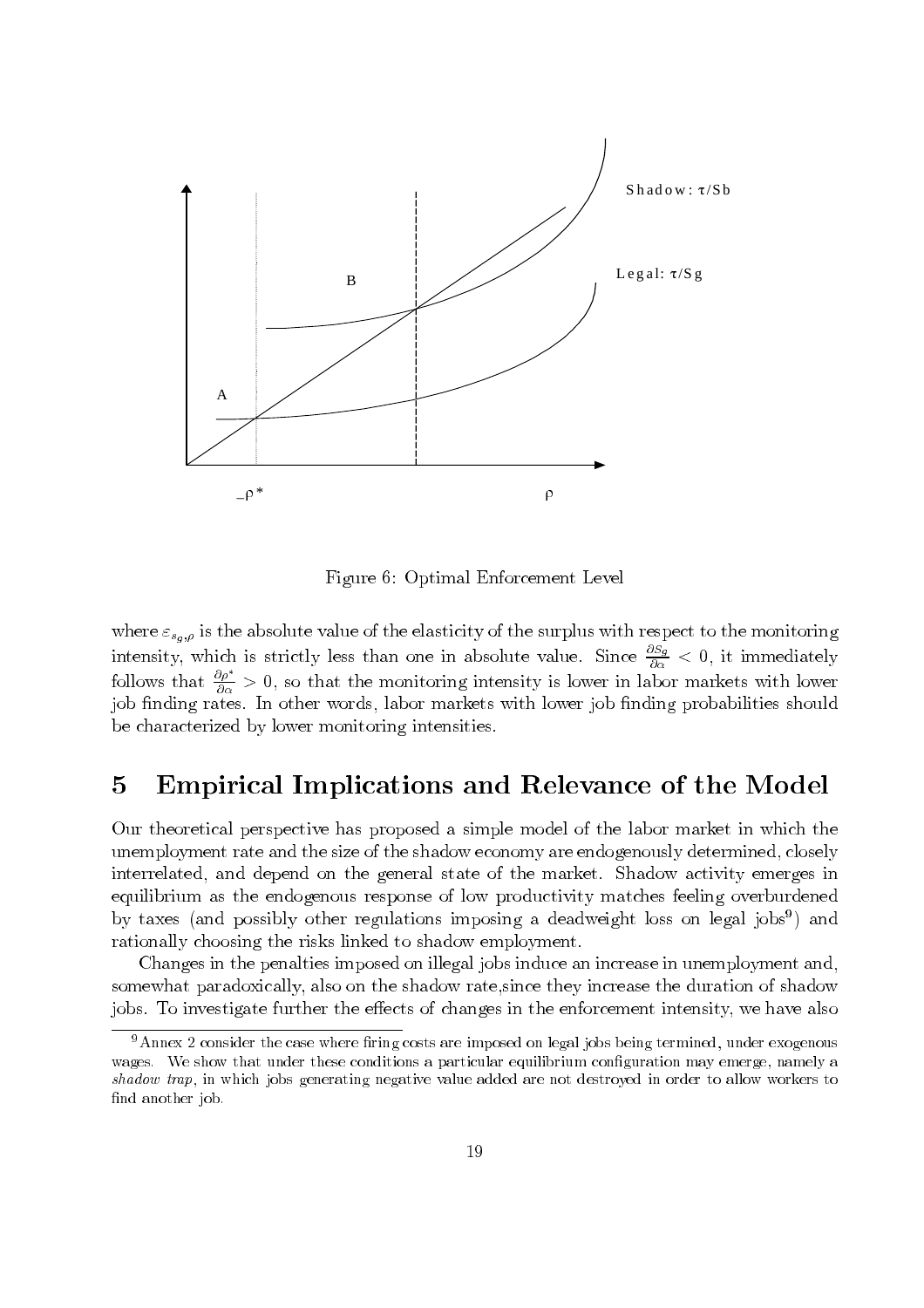studied the case when the tax rate levied on official employment is endogenously determined, since a binding (and static) public budget constraint requires some optimal level of public spending be financed entirely from taxes levied on official jobs. We have shown, that under these circumstances, the optimal enforcement level will be the lowest one ensuring that good jobs are legal. In this respect, the theoretical analysis suggests that monitoring intensity moves with the job finding rates, with lower intensity in more depressed labour markets.

Our set-up is extremely simple, and our firms are either entirely legal or shadow. In reality, firms are likely to employ a combinations of legal and shadow employment, especially in sectors such as construction and or retail trade. However, as long as the marginal jobs in such firms are shadow jobs, the interactions between legal and shadow employment highlighted by our theory can shed important insights into real life labour markets. Kolm and Larsen (2001) find that tougher punsihment rate reduces the informal sector since they assume that firms in the legal and illegal sectors are distinct entities, so that a reduction in the latter induces an increase in the former.

Unsurprisingly, given the foundations of our model in the matching literature, our theoretical perspective suggests that the shadow economy can be better understood by looking through flows across the shadow margin. The model predicts that the size of the shadow sector is ultimately determined by the duration of shadow jobs, which is in turn negatively related to the degree of market tightness, and the turnover of the unemployment pool.

The first empirical implication of our model is that economies with low unemployment turnover (that is low flows in and out of unemployment) should be characterized also by low turnover over the shadow margin (that is low flows in and out of shadow employment). Note that this prediction is not shared by labor market theories in which the secondary informal sector is modeled as a frictionless market, and shadow employment plays the role of an adjustment buffer. In "dual" labour market models, and, more broadly, in models of labour market segmentation, flows along the shadow margin tend to be very similar to those of competitive and very flexible markets, even though the unemployment pool is stagnant. In some cases the turnover of the "flexible" margins" is increasing in the stagnancy of unemployment pools. Hence, dual models yields empirical predictions which are the polar case of those of our model.

The above prediction cannot be readily tested, since the empirical literature on the shadow economy has so far focused only on stocks. Yet, there is also a theoretical prediction in terms of stocks, since we expect shadow employment and unemployment to be positively correlated both over time and over a cross-section.

Finally, we try to check one substantive assumption of our model, namely the characterisation of shadow employment as a set of low-productivity jobs. Note that our characterisation is at odds with "infant industry" views of the shadow sector (the so-called "development shadow sector), whereby shadow jobs involve highly skilled individuals in matches whose productivity potential has still to be unfolded. As probably both types of shadow employment exists, the relevance of our model can also be tested by evaluating which fraction of irregular employment is indeed represented by low productivity jobs. In the rest of this section, we look for empirical evidence in support of these predictions, starting from the latter one.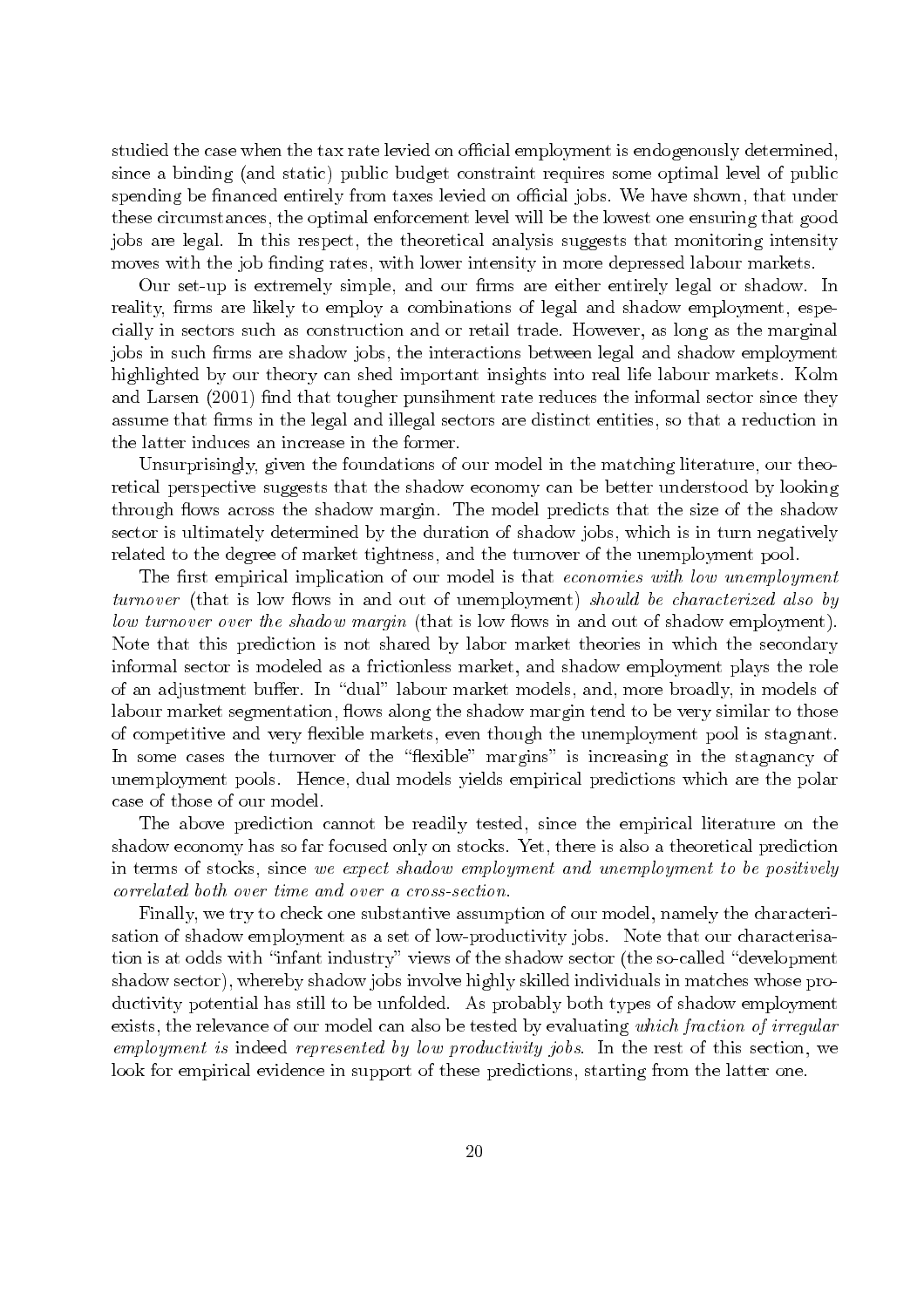#### Are Shadow Jobs Low-Productivity Jobs?  $5.1$

The shadow economy is a multi-dimensional phenomenon. Our model captures just one particular type of shadow economy, namely low productivity jobs. How relevant is this component of the shadow economy? Had we access to data on pay in the shadow segment, we could estimate earning functions and test whether, ceteris paribus, the fact of working in the shadow segment involves a lower gross remuneration. Unfortunately such data are not available.

Yet, we have access to data from a special survey on the shadow sector carried out by the Fondazione Curella – in co-operation with the Italian Statistical Office – in Sicily (Busetta and Giovannini, 1998), the Italian region with one of the largest shadow rate, estimated to be in the 1980-95 well above one third. The survey was carried out over a stratified sample of individuals aged 15 to 65. Two questions allowed to elicit the presence of irregular jobs: the first asked the individual about the contractual nature of her job, the second, in case the individuals reported that the job was "irregular", asked about the nature of the nonconformity with law (e.g., because of the absence of a formal contract, the fact of being paid below statutory minima, etc.).

Table 2, drawn from this survey, suggests that the proportion of workers with a primary or lower level of education is larger in the shadow segment than elsewhere. In the irregular economy there are also twice as many workers as in the regular segment who report that their salary is inadequate. A surveys carried out by ISAE in February 2002 also suggests that the shadow rate is highest in small units (with less than 10 employees) and in low-productivity traditional sectors, such as footwear (ISAE, 2002). We interpret all these results as an indication that a large proportion (i.e., no less than two-thirds) of shadow employment is indeed represented by low-productivity jobs.

|                                       | Shadow | Non Shadow |  |  |  |  |
|---------------------------------------|--------|------------|--|--|--|--|
| Share of workers                      |        |            |  |  |  |  |
| with primary education or less        | 51.29  | 40.59      |  |  |  |  |
| Share of workers                      |        |            |  |  |  |  |
| considering their salary inadequate   | 72.08  | 35.22      |  |  |  |  |
| Source: Busetta and Giovannini (1998) |        |            |  |  |  |  |

Table 2: Characteristics of Shadow Employment in Sicily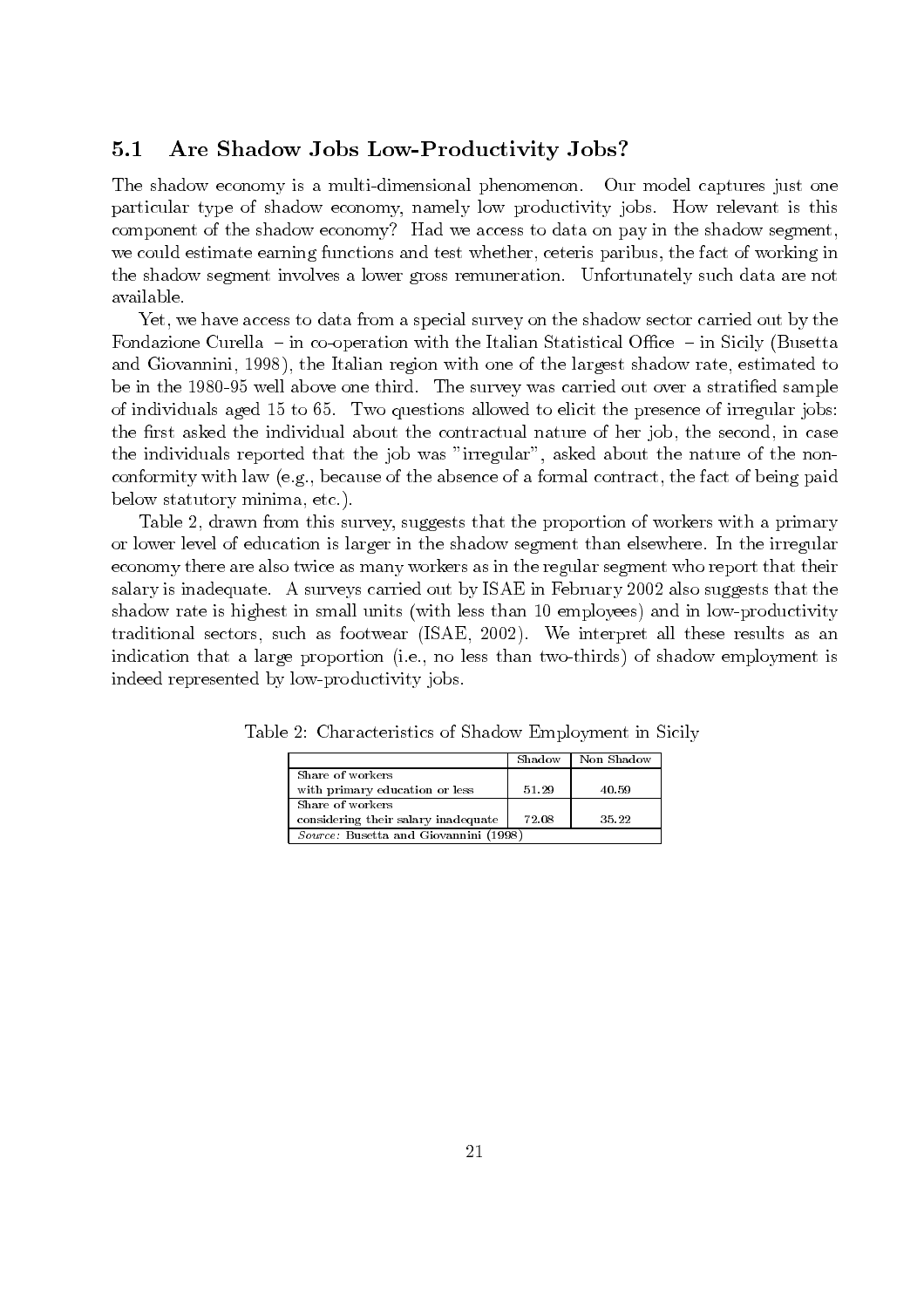

Figure 7: Shadow rate and non-employment

### $5.2$ Are Unemployment and Shadow Employment correlated over time and across space?

A key implication of the model is that unemployment and shadow employment are two sides of the same coin. This may rationalize why Governments allow for variable enforcement of the rule of law depending on the amount of labour slack: the larger the slack the loser law enforcement. The empirical counterpart of this property of the model is that we ment of the rule of law depending on the amount of labour slack: the larger the slack the<br>loser law enforcement. The empirical counterpart of this property of the model is that we<br>should generally<sup>10</sup> observe a positive re unemployment and the shadow rate.

Various pieces of macroeconomic evidence are in line with this implication of the model. First, the upward trend in the size of the shadow economy documented in Section 2 has been paralleled by the rise of unemployment. Second, work done in estimating the size of the informal sector in transitional economies (Lacko, 1999) points to a positive time-series correlation between the share of the unofficial economy in GDP and unemployment. Third, looking across countries, there are indications of a strong positive correlation (.60 which is significant at 99 per cent confidence levels) between shadow activity and non-employment rate, as reported in Figure 7. Fourth, indications as to the presence of a positive crosssectional and time-series correlation between the informal sector and unemployment come by data referred to Italian regions.

 $^{10}$ Only when Governments try to repress shadow employment without tackling the structural factor behind Unly when Governments try to repress shadow employment without tackling the structural factor behind<br>nployment, shadow employment and unemployment will move in opposite directions. The issue is that unemployment, shadow employment and unemployment will move in opposite directions. The issue is that<br>shadow employment can be brought down to zero by improving the enforcement of the rule of law while snadow employment can be<br>unemployment cannot brought down to zero by improving the enforcement of the rule of law while  $\mathbf{r}$   $\theta$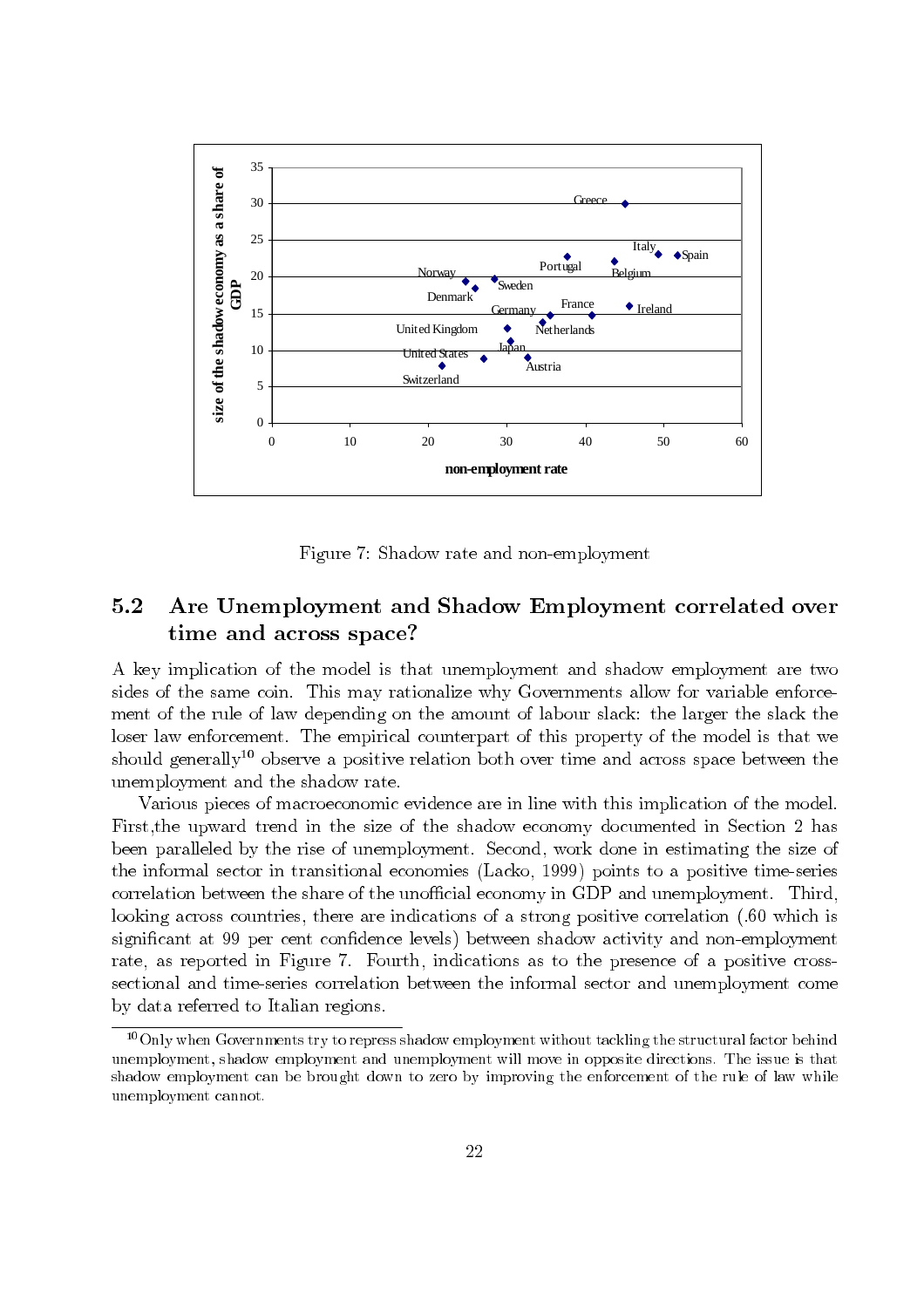

Figure 8: Unemployment and Shadow Employment Across 20 Italian Regions



Figure 9: Unemployment and the shadow rate across Italian regions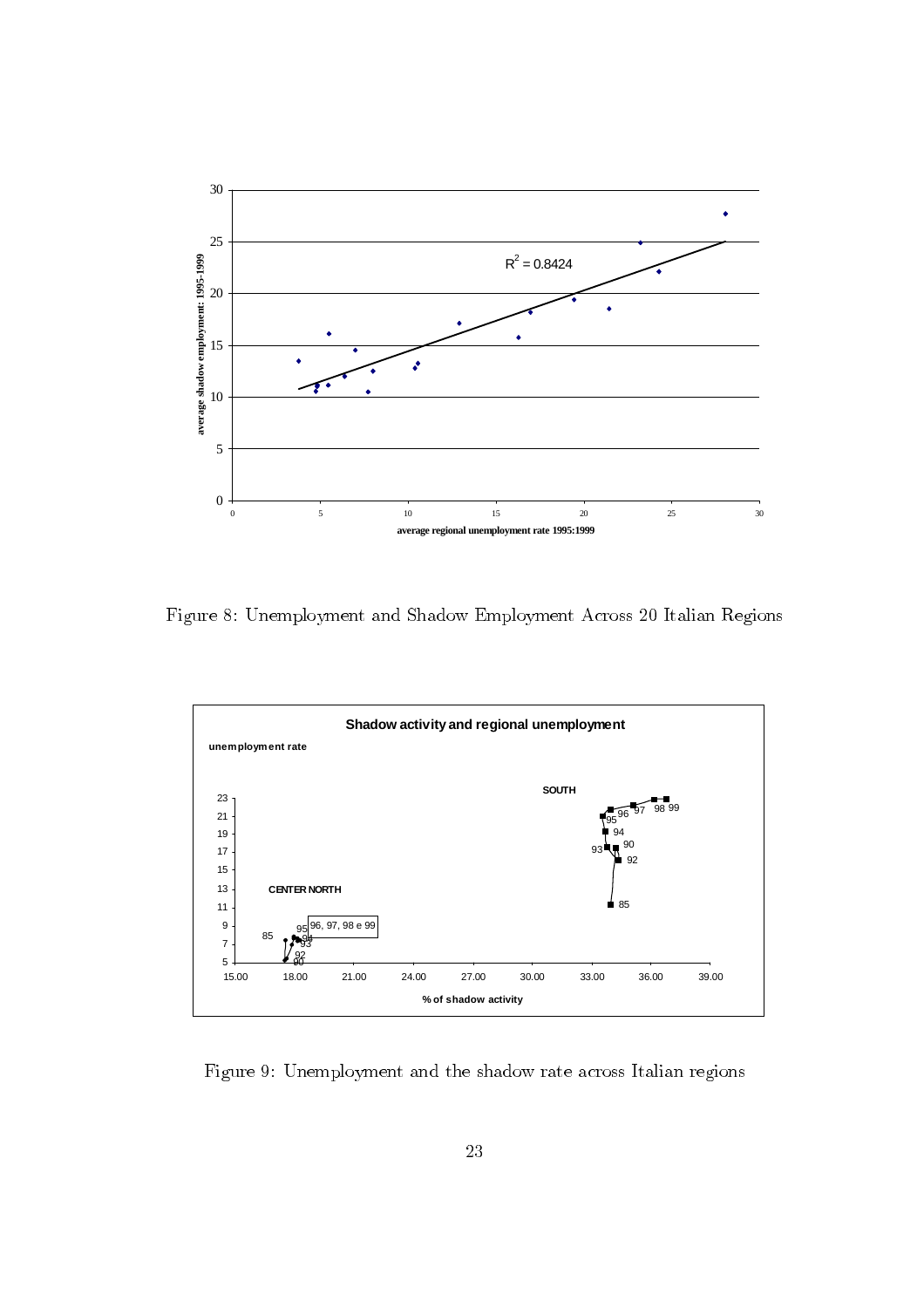Figure 8 displays average unemployment rate and the average shadow employment for 19 Italian regions between 1995 and 1999. The positive correlation between two figures is remarkably high. Further, Figure 9 displays the shadow rate (the share of "irregular" jobs in the total number of positions estimated by Istat) and the unemployment rate in the Centre-North and in the South of Italy for all years in which both series are available. The figure is consistent with a positive relationship between unemployment and the shadow rate both cross-sectionally (shadow employment is higher in the high-unemployment Southern regions) and over time: in the years where unemployment is on the rise, the shadow rate is also increasing.

Finally, note that several estimates of shadow employment provided at Istat (e.g., summarized in Calzaroni, 2000) point to a negative relationship between the dynamics of official and unreported employment, which is also in line with our theoretical perspective.

#### $5.3$ How about the Duration of Shadow Employment?

The positive correlation between unemployment and the shadow rate in our model comes from the fact that both variables depend negatively on market tightness and on the duration of unemployment. Unfortunately there are no data, nor even educated guesses, concerning the duration of shadow employment. The literature on shadow employment is silent about flows over the shadow margin. Hence, we have to generate our own estimates, which is a dauntingly difficult task. The results from three methods to estimate such flows are reported below: they rely on i) stock variation at highly disaggregated level, and ii) matched records across Labour Force Surveys.

#### Estimates based on stock variation  $5.3.1$

Our first attempt to estimate the duration of shadow employment is to generate flows over the shadow margin from stock variation for highly disaggregated data. Istat provides estimates of shadow employment by 20 Italian regions and 60 sectors for three years (1996,1997) and 1998). Shadow employment is defined as the number of irregular jobs ("posizioni lavorative irregolari", including multiple job holding) and is measured by taking the difference between employment figures computed from surveys or censuses having as statistical unit the household and figures reported by enterprises (mainly within the enterprise Census). The rationale behind this procedure is that enterprises report only "regular" jobs, while individuals provide information on all kind of jobs, regardless of their position in terms of fiscal compliance. $^{11}$ 

By crossing sectors and regions it is possible to obtain a  $60 \times 20$  matrix S, whose entries  $s_{ij}$ are shadow employment stocks in region i and sector j. The first difference  $S_t - S_{t-1}$  provides 1200 cells of yearly net variations in the stocks of shadow employment. By adding up the

<sup>&</sup>lt;sup>11</sup>Estimates are then complemented with information on specific sectors (e.g., agriculture of services to households) and segments of the population (e.g., foreigners) in which the shadow sector is more developed and which are not covered by standard household-based surveys (for instance, non-resident foreign workers are not captured by the Labour Force Survey which covers only the resident population).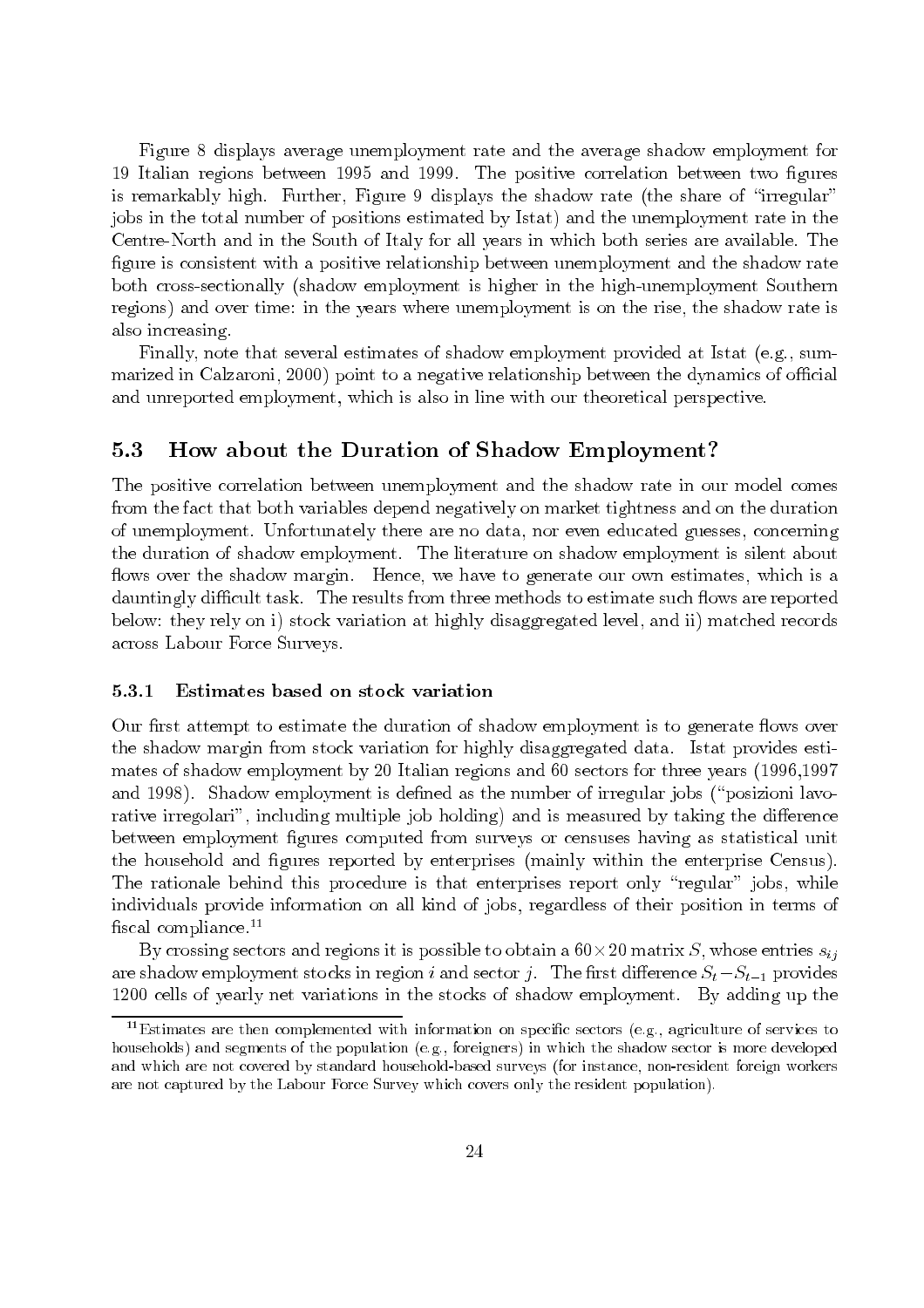cells with negative variations (in modules) we can proxy gross (shadow) job destruction  $(NEG)$  that is

$$
NEG_{t} = \frac{\sum_{i,j \in S^{-}} |s_{ij}(t) - s_{ij}(t-1)|}{\sum_{i,j} s_{ij}(t-1)}
$$

where  $S^-$  is the set of Italian sectors and regions displaying negative yearly variations in shadow employment stocks (i.e. the cells for which for which  $s_{ij}(t) < s_{ij}(t-1)$ ). We computed this proxy job destruction measure for Italy as a whole as well as for its Centre-North and Southern regions.

Table 3 displays our results. With the exception of agriculture, Southern regions systematically display lower rates of job destruction than their Central and Northern counterparts. This is, prima facie, an indication of a longer duration of shadow employment in the Mezzogiorno than in the other Italian regions. At the steady state, the average duration of shadow employment in macro-region  $r$  is indeed given by

$$
DUR_r = \frac{1}{NEG_r}
$$

Although our series are too short to allow us to estimate the steady state shadow employment stocks and flows, our proxy job destruction measures do not contradict the empirical implications of the model: shadow employment has longer duration just in those regions where a low turnover of the unemployment pool is observed. Put another way, in regions like the Italian Mezzogiorno a large fraction of employment is shadow and stagnant at the same time.

Table 3: Job Destruction Rates for Shadow Employment

|                                                                 |        | Centre-North |         | South  |        |         |  |  |  |
|-----------------------------------------------------------------|--------|--------------|---------|--------|--------|---------|--|--|--|
| Sector                                                          | 1996-7 | 1997-8       | average | 1996-7 | 1997-8 | average |  |  |  |
| Agriculture                                                     | 0.6    | 53           | 3.0     | 2.2    | 3.6    | 2.9     |  |  |  |
| Industry                                                        | 8.0    | 5.7          | 6.9     | 1.5    | 28     | 2.2     |  |  |  |
| <b>Services</b>                                                 | 1.7    | 2.2          | 2.0     | 1.0    | 0.3    | 0.7     |  |  |  |
| Total                                                           | 2.5    | 2.9          | 2.7     | 1.4    | 1.5    | 1.5     |  |  |  |
| <i>Source</i> : Author's calculation based on Istat's estimates |        |              |         |        |        |         |  |  |  |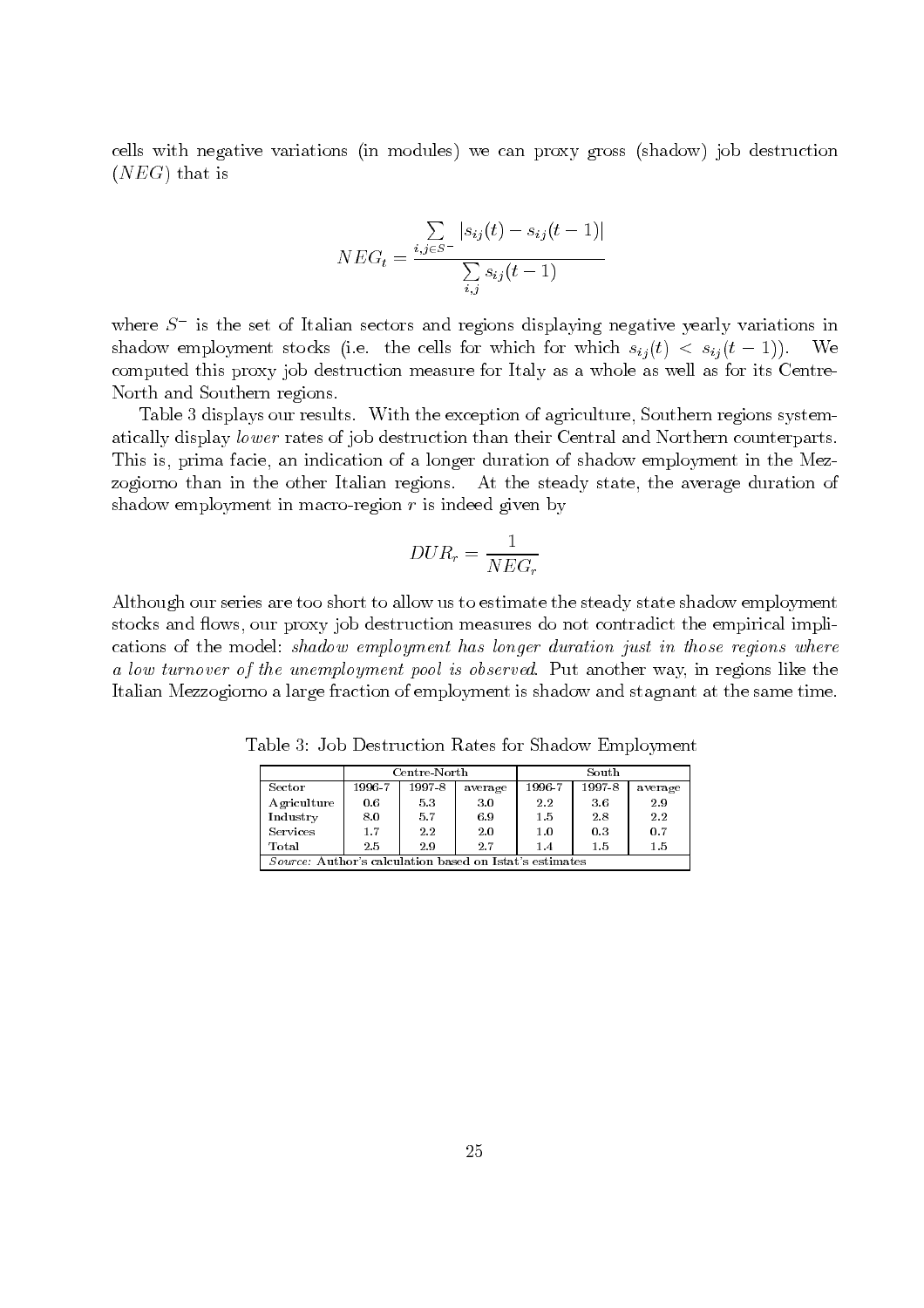#### 5.3.2 Estimates based on flows across labour market states

Another way to estimate flows over the shadow margins is from matched records across Labour Force Survey (LFS) waves. Before doing this we need to disentangle shadow employment from the key labour market aggregates measured by these surveys, as we do not know whether Istat shadow employment is a component of LFS employment, inactivity or There are good reasons to believe that LFS employment offers a limited unemployment. coverage of shadow employment, which appears to be present also among individuals who are classified, according to the survey definitions, either as unemployed or inactive (Meldolesi and Aniello, 1998). For instance, insofar as individuals involved in shadow activities cooperate with their employers in the decision to go idle (in our model the decision to be shadow is, after all, a jointly efficient one) they may well decide not to declare to be working.

Indications as to the presence of shadow employment among LFS unemployment come from the analysis of the wage aspirations of job-seekers. The LFS questionnaire contains a question on the lowest pay the interviewee is willing to accept when offered a job. The average reservation wage in the various quarters turns out to be between one-half and onethird of the actual average wage. Moreover, the question is formulated in such a way as to find out whether or not the job seeker had in mind posts outside the place of residence (likely to involve therefore some compensation or premium for the costs of mobility) or involving reduced working time, e.g., part-time jobs. Hence, by checking all these factors, it is possible to get some comparable information about the reservation wage of individuals. Observations on the same individual over time and comparisons of reservation wages stated when searching a job with the actual wages accepted by individuals are encouraging as to the reliability of such data. According to job search theory, the stated reservation wage of workers should coincide with their opportunity cost of employment which, ceteris paribus, is larger for individuals holding a job in the informal sector. The Annex reproduces some estimates (with LFS data and with a 4-country representative survey) of reservation wage functions. Consistently with previous studies (e.g., Faini, Galli and Rossi, 1998; Boeri and Pagani, 1999), we observe that reservation wages of unemployed individuals resident in the Southern regions are significantly higher than those observed in the Centre-North. This may be explained by the presence of shadow activities carried out by individuals classified as unemployed, which would bias their reservation wages upwards  $^{12}$ .

There are also indications of a presence of irregular forms of employment among individuals classified by the Italian LFS as inactive.

Over the 1990s, the North-South differential in employment rates increased by almost 4 percentage points because of an increasing gap in labour force participation rates - mainly among male, prime-aged, individuals - rather than larger differences in the incidence of unemployment across the two macro-regions. In the North-East of Italy the employmentto-population ratio for males aged 30 to 44 is almost 100 per cent while in the South more than 10 per cent of the men in this age group are inactive. What do prime-aged individuals do in the South? Actual labour market transitions of prime-aged individuals (males aged 30-to

 $12$  Alternative explanations for this fact are in sample selection and the presence of relatively many public sector jobs in the South. We control for both factors in our estimates.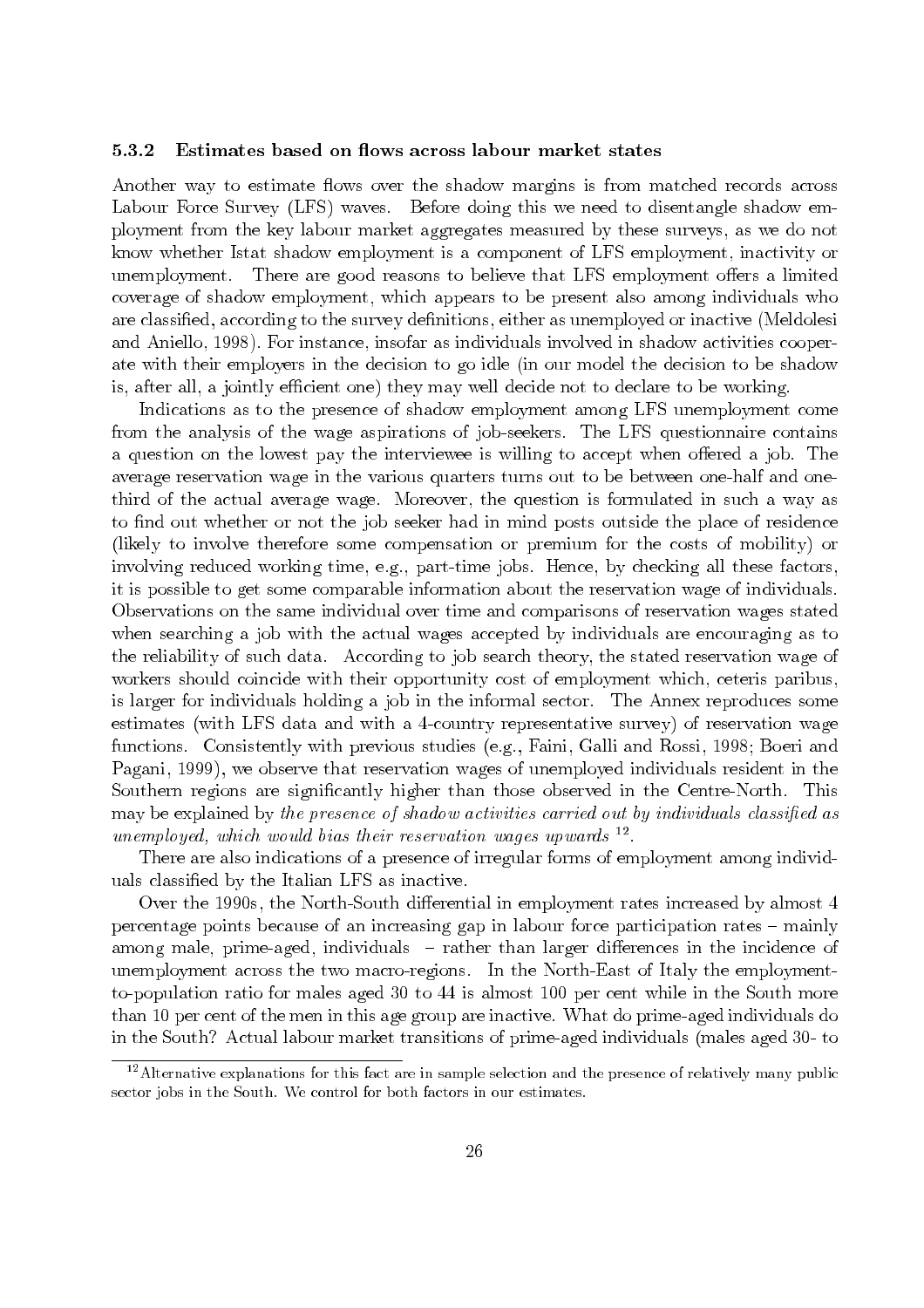45) in the period 1993-6, available upon request from the authors, point to significant OLF-E and E-OLF flows in the South, where OLF is out of the labor force and E is employment<sup>13</sup>. In light of the definitions of inactive status adopted in the LFS (individuals are not supposed to be seeking jobs or not available to take up job offers), such flows are puzzling. - In this section we interpret the size and magnitude of such flows as evidence of shadow activity wrongly classified within the inactive status. This is consistent with evidence collected in the context of a joint Istat-Fondazione Curella survey suggesting that about 25  $\%$  of the shadow sector is wrongly assigned to the inactive status by the LFS.

The above evidence suggests that shadow employment encompasses at least a portion of LFS inactivity and unemployment. Although it is difficult to assess how large are "shadow unemployment" and "shadow inactivity", we need some estimates of these stocks in order to measure flows across the shadow margin. The transition matrices displayed below are based on the following assumptions. First, we consider prime-aged males "available" for work, but not actively seeking jobs as part of the "shadow inactivity" segment. This group accounts for about 10 per cent of the inactive in the Italian Mezzogiorno and is overrepresented in OLF-E flows<sup>14</sup>. Second, we decide to include in "shadow unemployment" those individuals who, after controlling for personal characteristics, display the highest reservation wages. In particular, individuals are assigned to the shadow segment when they display regression residuals in the reservation wage equation exceeding a given threshold, which is defined on the basis of the magnitude of the regional dummies and of the standard deviation of residuals<sup>15</sup>. According to our estimates, about 45 per cent of Southern unemployment is shadow, compared with about 30 per cent in the Centre and 25 per cent in the North-West.

Table 4, shows the transition matrix obtained by tracing flows of individuals across the

 $^{14}$ OLF-E probabilities are 2 to 4 times larger among individuals declaring to be available for work than for the remaining inactive individuals. Furthermore, almost one fifth of the flows from employment to inactivity are to the subset of individuals who are available for work.

<sup>15</sup>The threshold is obtained as follows. Suppose that the residuals from regressions omitting regional dummies is the weighted sum of two (normally distributed and independent) random variables,  $X_1$  and  $X_2$ , whose means we will denote as  $\mu_1$  and  $\mu_2$  (where  $\mu_1 < \mu_2$ ) respectively. In other words:

$$
u = \alpha X_1 + (1 - \alpha)X_2
$$

where  $(1-\alpha)$  denotes the fraction of employment being shadow in each region. It follows that  $u \sim N(\alpha \mu_1 +$  $(1-\alpha)\mu_2$ ,  $\alpha^2\sigma_1^2 + (1-\alpha)^2\sigma_2^2$ ). Take unemployment in the North-East (the region with the lowest mean of the residuals) as the numeraire, that is, assume that in this region  $\alpha = 1$ . For the regional dummies to be significant at 95 per confidence levels, it must be that  $\mu_2 > \mu_1 + \frac{1}{2}(\sigma_1 + \sigma_2)$ . Take for simplicity the case where  $\sigma_1 = \sigma_2$ . Upon some manipulations, it is then possible to show that for any macro-region displaying a statistically significant dummy variable,

$$
\hat{\alpha}=\frac{\hat{D}_r}{2\:\hat{\sigma}_1}
$$

Thus we defined in each region the threshold level of the residuals as the  $\hat{\alpha}$ -th percentile of each distribution.

<sup>&</sup>lt;sup>13</sup>The average 1993-6 E-OLF probability is 1.6 in the South compared with .0.5-0.7 in the other macroregions. The average OLF-E probability is about 22 per cent in Southern regions compared with 17 to 21 per cent in the other regions.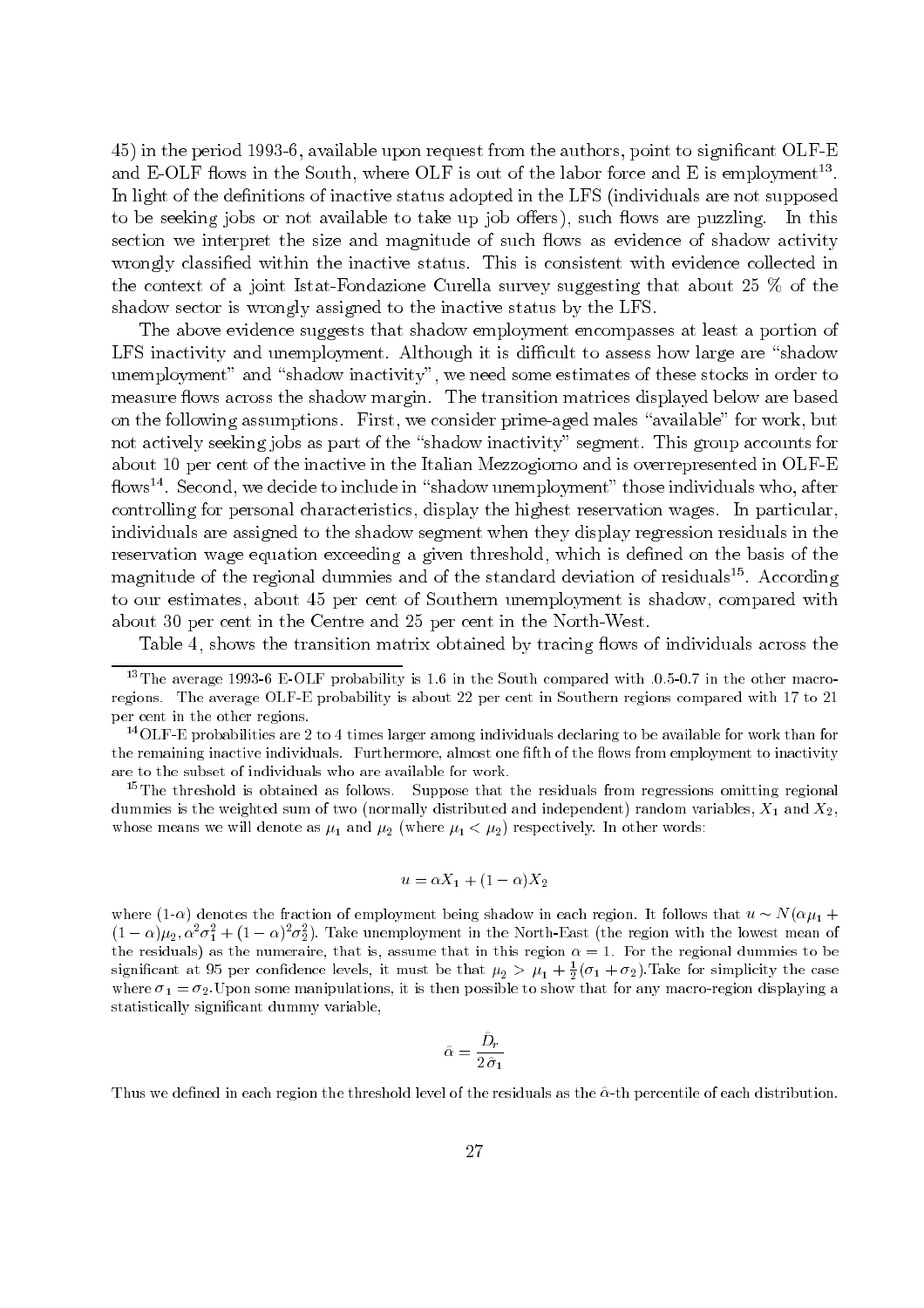shadow margin (encompassing shadow employment, "shadow unemployment" and "shadow inactivity") and the remaining labour market states. Southern regions display the lowest levels of mobility across labour market states even when the shadow sector is taken into account. This can be seen by looking at the scalar indexes of mobility for transition matrixes displayed at the bottom of each matrix<sup>16</sup>. Moreover, the stayer coefficient (the proportion of those not changing labour market status within a year) for the shadow segment is higher in the South than in the other regions. Overall, the second method used to estimate the flows between the shadow segment and the other labour market aggregates suggests that shadow employment has longer duration just in those regions where a low turnover of the *unemployment pool is observed.* Once more, a condition which shares similar properties than unemployment – notably, which is as sclerotic as unemployment – rather than a competitive fringe, supposedly subject to the highest turnover rates especially in labour markets where a low mobility in the "official" segment of the economy is observed. In the Italian Mezzogiorno a large fraction of employment is shadow and stagnant at the same time, in line with the prediction of our model.

| SOUTH                                                   | employed | shadow emp. | shadow unem. | shadow in. | unemployed | inactive |  |  |  |
|---------------------------------------------------------|----------|-------------|--------------|------------|------------|----------|--|--|--|
| employed                                                | 91.9     | 2.1         | 0,6          | 0.5        | 0,7        | 4,1      |  |  |  |
| shadow employed                                         | 40.3     | 44.8        | 4,8          | 1,7        | 6,0        | 2,7      |  |  |  |
| shadow unemployed                                       | 15,3     | 7,4         | 41,1         | 5,4        | 19,7       | 11,1     |  |  |  |
| shadow inactive                                         | 4,5      | 1,1         | 2,8          | 53,2       | 2,9        | 35,5     |  |  |  |
| unemployed                                              | 13,7     | 7,5         | 14,1         | 6,5        | 49,4       | 8,7      |  |  |  |
| inactive                                                | 2,1      | 0,2         | 0,6          | 3,8        | 0,7        | 92,4     |  |  |  |
| Mobility Index                                          | 0,42     |             |              |            |            |          |  |  |  |
| Stayer coeff. Shadow                                    | 51,35    |             |              |            |            |          |  |  |  |
| NORTH-WEST                                              | employed | shadow emp. | shadow unem. | shadow in. | unemployed | inactive |  |  |  |
| employed                                                | 92,9     | 1,5         | 0,2          | 0.5        | 0,5        | 4,3      |  |  |  |
| shadow employed                                         | 52,7     | 38.3        | 2,0          | 0.8        | 3,9        | 2,4      |  |  |  |
| shadow unemployed                                       | 27.6     | 6,0         | 27,2         | 5,7        | 20,2       | 13,4     |  |  |  |
| shadow inactive                                         | 5,0      | 0.7         | 0,8          | 43.8       | 2,1        | 46,8     |  |  |  |
| unemployed                                              | 28,3     | 8,4         | 5,4          | 7,1        | 38,7       | 12,1     |  |  |  |
| inactive                                                | 2,5      | 0,3         | 0,2          | 2,6        | 0,6        | 93.8     |  |  |  |
| Mobility Index                                          | 0.53     |             |              |            |            |          |  |  |  |
| Stayer coeff. Shadow<br>41,22                           |          |             |              |            |            |          |  |  |  |
| South and North West; males and females in working age. |          |             |              |            |            |          |  |  |  |
| Source: Authors' calculation                            |          |             |              |            |            |          |  |  |  |

Table 4: Transition Matrix, Average 93-94, 94-95 and 95-96

 $16$ The index is defined as follows

$$
I = \frac{(s - tr(M))}{s - 1}
$$

where s indicates the number of states of the matrix  $M$ . As shown by Shorrock (1978), when matrices have a maximal diagonal – that is, stayer coefficients are larger than any individual mover coefficient — this index satisfies a number of desirable properties. In particular, the index is bounded between 0 and 1, is monotonically increasing in mobility, attaches value zero only to identity matrices, and is equal to one for matrices with identical rows (hence probabilities of moving independent of the state originally occupied). All the computed matrices had maximal diagonal, hence in our case the index satisfies the four properties listed above.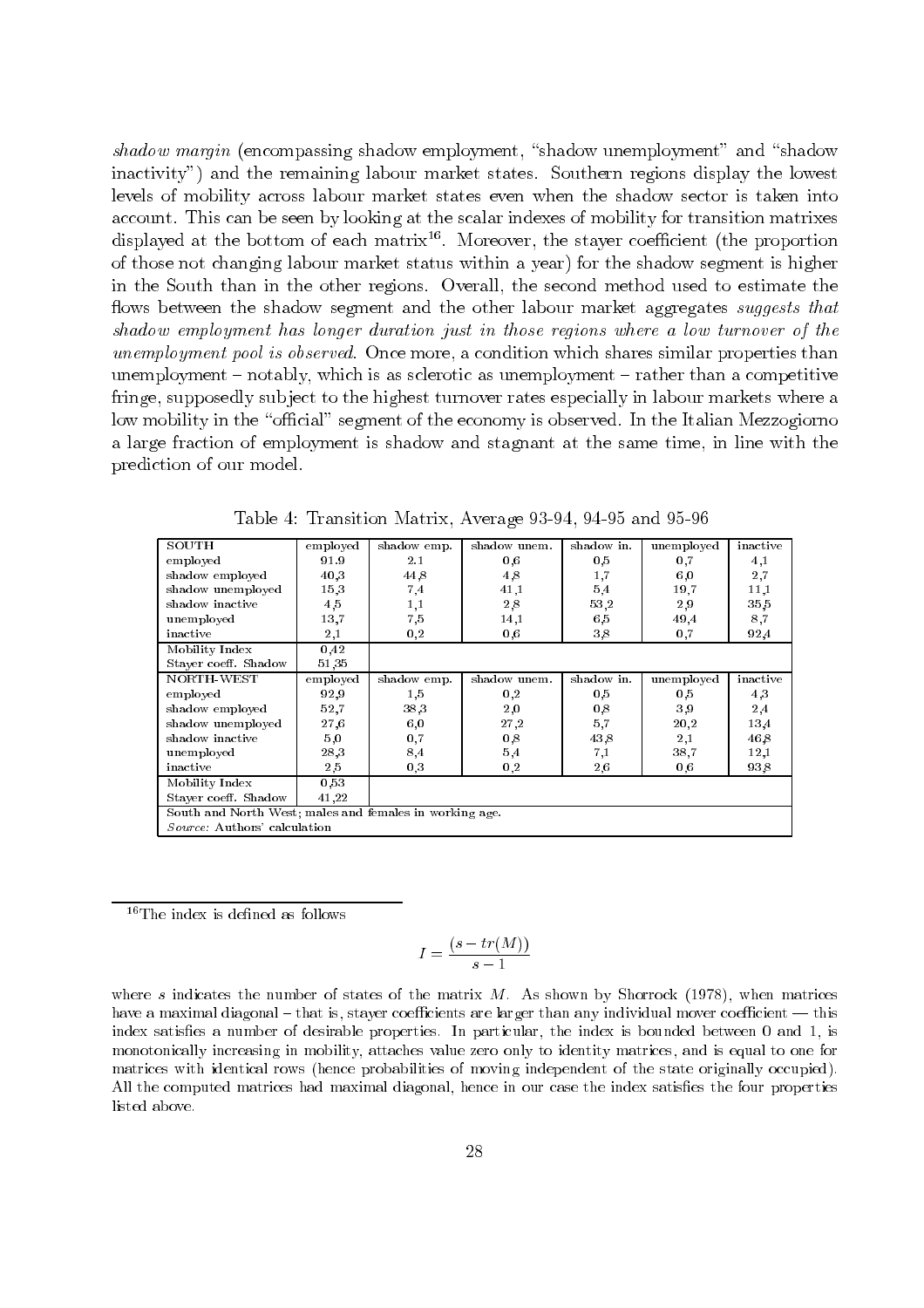### $5.4$ How much Shadow Employment is already recorded as nonemployment?

Part of the shadow sector is wrongly classified as unemployment or inactivity by available Due to these measurement errors, flows from shadow employment to unemstatistics. ployment and non-employment occurring as a result of tighter controls may simply not be measured by official statistics. This may reduce the political costs of the repression of shadow employment. Thus, it is important to make some inferences about these statistical errors before we discuss the policy implications of our model.

Based on the methodology described in the previous section, we estimate that in Italy about 45 per cent of LFS unemployment and 10 per cent of the LFS inactive are actually employed in the shadow segment. This is surprisingly quite similar to the dissonance we can estimate between self-reported labour market status and the fact of holding an irregular job, according to the survey of the Fondazione Curella. In that survey almost 35 per cent of those declaring to be unemployed, stated that they were holding an irregular job. One inactive out of five was also declaring to have a shadow employment. Thus, a significant portion of flows from shadow employment to non-employment may not be reported by official statistics and surveys relying on self-reported labour market state.

### **Summary and Policy Implications: Much Ado About** 6 Nothing?

The link between shadow activity and unemployment is at the heart of the policy dilemma faced by policy makers who would like to fight shadow employment, but realize that a more aggressive approach against shadow activity may ultimately fail, and results only in a more depressed labor market. The main message delivered by the theoretical model developed in this paper and our empirical findings is that shadow employment shares the same properties as unemployment and that policies most likely to succeed in reducing shadow employment are just those that may contribute to unemployment reductions. Conversely, repressing shadow employment is likely to increase unemployment, by either reducing gross job creation and closing down low-productivity jobs in the shadow segment. This may explain why the growth of the informal sector has been tolerated in OECD countries, in spite of its adverse effects on fiscal revenues.

The main policy implication of the theory is quite simple: in order to reduce shadow employment, it is necessary to reduce unemployment. A reduction of unemployment is also a sufficient condition for a decline in shadow employment. In this context, the model confirms the traditional wisdom on labour market reforms, and suggests that any policy that fosters job creation and enhances aggregate productivity will induce a reduction in shadow employment. Furthermore, policies that increase labor mobility, making the matching process more efficient, ease workers' transition from shadow employment onto legal employment, inducing a fall in unemployment.

What about specific policies (e.g. an increase in the penalty rate associated to shadow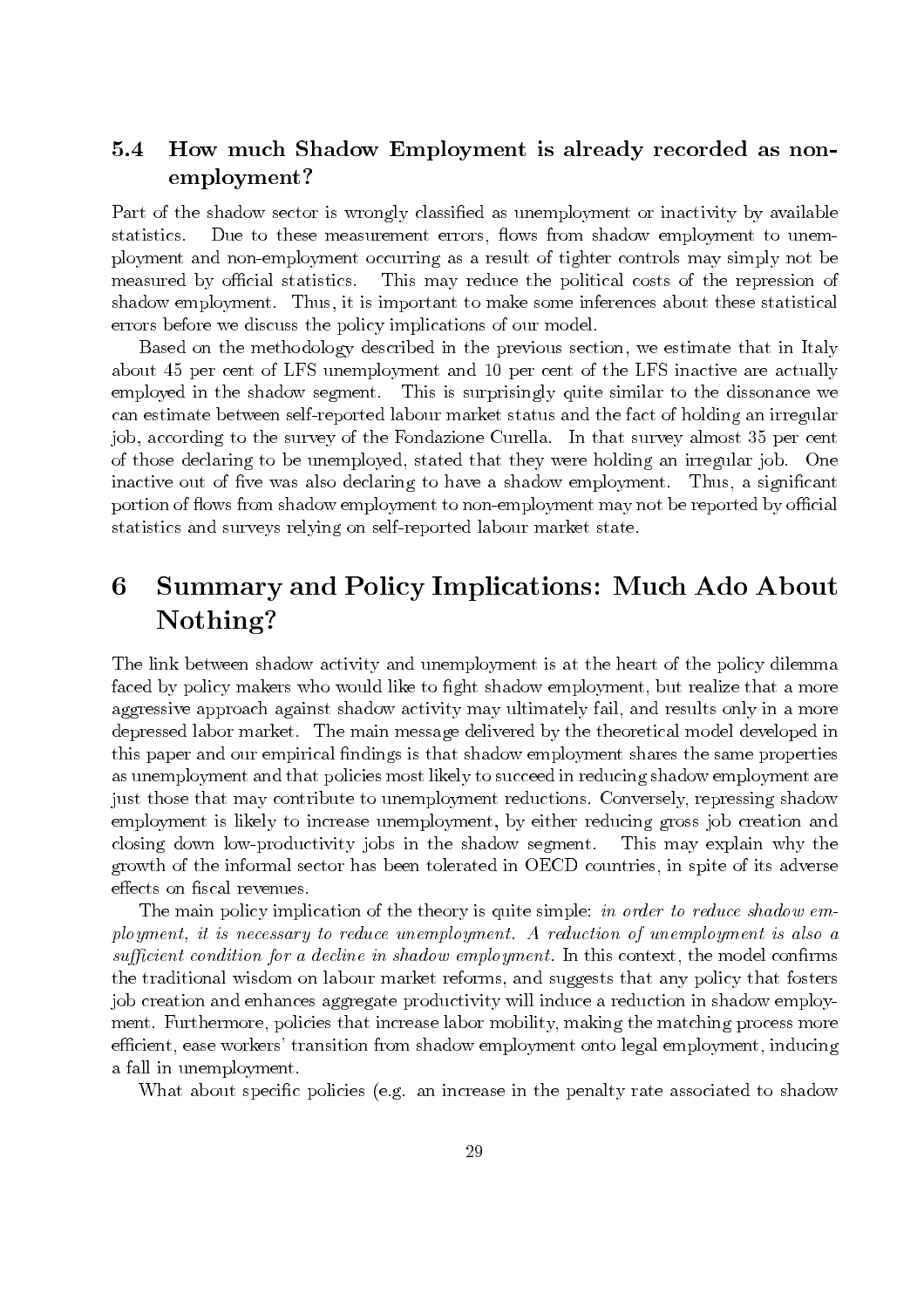activity), supposedly aimed at discouraging the emergence of shadow activity? Our simple theory suggests that a very cautious approach in this area is warranted, since an increase in the enforcement or in the penalty rate may be perceived by newly created firms as a reduction in benefits stemming from the "shadow option", and may therefore completely backfire: in equilibrium higher penalty fees reduce job creation, and increase the average duration of shadow activity. In a nutshell, our results provides support to the view that "it is not certain that all shadow economic activity should be discouraged" (Fleming, Roman and Farrell, 2000).

How to judge, on the basis of these findings, the current policy debate on policies coping with shadow employment? Can we say that it is much ado about nothing? Certainly the debate would turn out to be more productive if it were to address unemployment and the size of the shadow sector as two closely interrelated phenomena. The policy debate would also benefit if it were to take into account the risks involved by a muscular approach to the problem, that is one focused on the use of the repression apparatus. Such an approach may simply not work and there are good reasons why it is not applied in OECD countries which have an efficient policy enforcement mechanism. There are many instances, perhaps too many, in which a tough policy on shadow employment would seem to be unwarranted according to our model. Ongoing discussions on policies to reduce shadow employment also envisage improvements of the external environment in which firms operate. According to this paper, such policies would be certainly welcome, since they belong to the set of unemployment reducing policies. This means, after all, that should be adopted anyway, independently of the presence of shadow employment.

Would these policy implications change were we to consider also the so-called "development shadow employment", that is, shadow employment associated to native firms, who are able to emerge in equilibrium only if they can operate in the "underground sector"? We documented above that most shadow employment corresponds to our characterisation, that is, it is composed of low-productivity jobs. While it is certainly possible to extend the model and our empirical approach in order to encompass this type of shadow employment, we believe that our insights would go through also in such a context. Not only the policy dilemma faced by policy makers would continue to apply, but it would probably be even stronger, since the costs associated with destroying this type of underground sector are larger, as they are likely to undermine the emergence of future high productivity jobs.

Finally, there is a set of policies which has the potential of contributing to reducing shadow employment by corrupting the jointly efficient character of the decision to go shadow on the part of the firm and the worker. Such policies are those that condition access to social insurance, e.g. insurance against job loss, only to persons with a previous formal working record and which actually enforce work-test in order to prevent holders of jobs in the shadow segment to draw non-employment benefits. If unemployment benefits were to be collected only by workers with official employment history, the workers' incentive to enter the shadow sector would be obviously reduced, and would have to be compensated in terms of higher current wages. The firm, in turn, would perceive such a policy as an increase in the costs associated to underground activity, and would tend to stay in the official sector.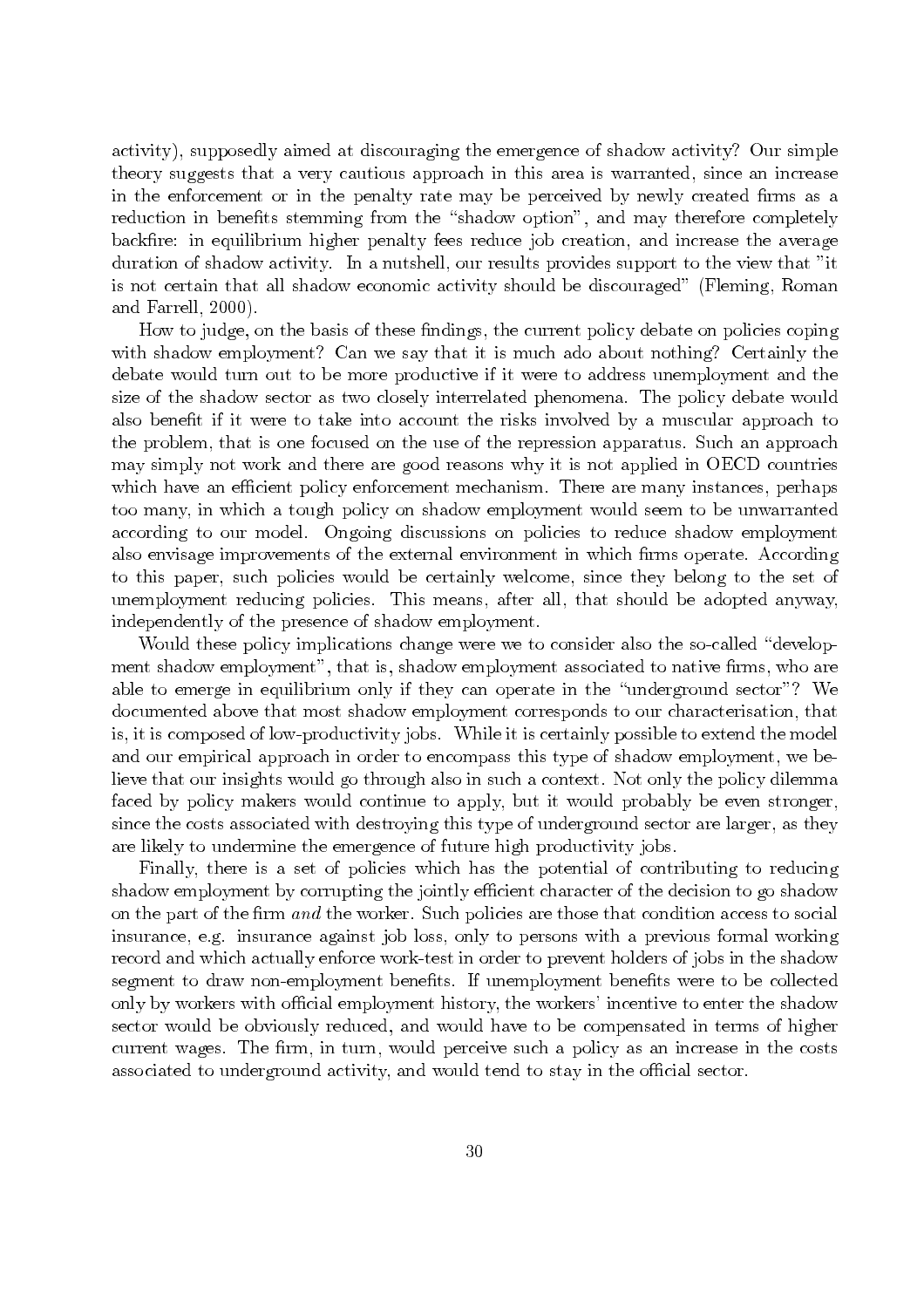## References

- [1] Burdett, K, Lagos, R. and Wright, R. (2000) "Crime and Unemployment" mimeo, New York University.
- [2] Boeri and Pagani (1999) Caratteristiche e aspirazioni salariali di chi cerca lavoro nel pubblico impiego, in Dell'Aringa, C. (a cura di) Rapporto ARAN sulle retribuzioni 1997, FrancoAngeli, Milano.
- [3] Boeri, T. (2000) Structural Change, Welfare Systems and Labour Reallocation, Oxford: Oxford University Press.
- [4] Busetta, P. and Giovannini, E. (1998) Capire il Sommerso, Fondazione Curella, Liguori editore, Napoli.
- [5] Boeri, T., Borsch-Supan Axel and Tabellini Guido (2001) "Would you Like to Shrink the Welfare State? A Survey of European Citizens", Economic Policy 32, 9-50
- [6] Calzaroni, M. and Pascarella, C. (1998) Le unità di osservazione del processo produttivo nella nuova contabilità nazionale, Atti della XXXIX Riunione della Società Italiana di statistica, Sorrento, aprile.
- [7] Calzaroni, M. (2000) L'occupazione come strumento per la stima esaustiva del PIL e la misura del sommerso, Istat, mimeo.
- [8] Dixon, H. (1999) Controversy: On the Use of Hidden Economy Estimates, Economic Journal, 109, 335-337.
- [9] Faini, R., Galli, G., and Rossi, F. (1997) Mobilità e occupazione in Italia: un'analisi dell'offerta di lavoro, in Galli, G. (a cura di) La mobilità della società italiana, SIPI, Roma.
- [10] Feige, E. (1989) The Underground Economies. Tax Evasion and Information Distortion, Cambridge University Press, Cambridge.
- [11] Feige, E. (1994) The Underground Economies and Currency Enigma, Supplement to Public Finance/Finances Publiques, 49, pp. 119-36.
- [12] Fleming, M.H., Roman, J. and Farrell, G. (2000) The shadow Economy, Journal of International Affairs, Spring 200, 53, n.2, pp.387-409.
- [13] Garibaldi (1999) Search Unemployment with Advance Notice, CEPR Discussion Paper.
- [14] Garibaldi, P. and Wasmer, E. (2002) The Employment Rate in Frictional Labor Markets, miemo, Bocconi University
- [15] Hirschman, Albert O. (1970) Exit, Voice and Loyalty. Cambridge: Harvard University Press.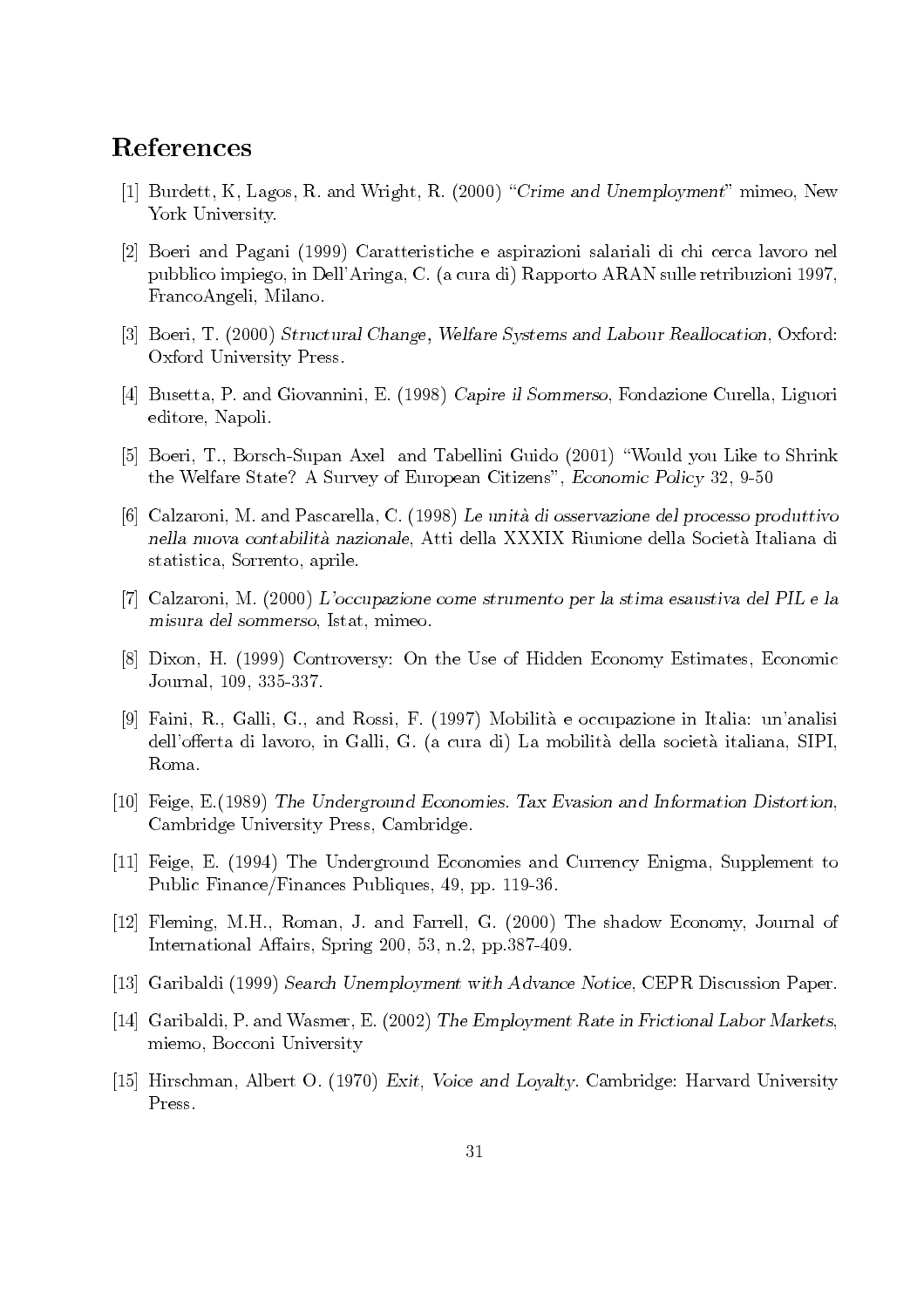- [16] ISAE, Rapporto Trimestrale, Roma: Aprile 2002.
- [17] Lubell, H.  $(1991)$  The informal Sector in the 1980s and 1990's. Paris: OECD.
- [18] Kolm, A. and Laresen B. (2001) Wages, Unemployment, and the Underground Economy, Unpublished, Copenhagen Business School.
- [19] Meldolesi, L. and Aniello, V. (eds.) (1998) Un'Italia che non c'è: quant'è, dov'è, com'è, Rivista di Politica Economica, settembre-ottobre.
- [20] Meldolesi, L. (2000) Occupazione ed emersione: Nuove proposte per il Mezzogiorno d'Italia, Carocci editore, Roma.
- [21] Pissarides (2000) Equilibrium Unemployment Theory, MIT Press.
- [22] Saint-Paul, G. (1995) "High Unemployment Trap" Quarterly Journal of Economics.
- [23] Schneider (1994) "Measuring the Size and Development of the Shadow Economy: Can the Causes be Found and the Obstacles be Overcome?" in Hermann Brandstaetter and Werner Guth, eds. Essay on Economic Psychology Berlin: Springer, pp. 193-212
- [24] Schneider and Enste (2000) "Shadow Economies: Size, Causes, and Consequences", Journal of Economic Literature, 58(1), 77-114.
- [25] Shorrock, A. (1978) The Measurement of Mobility, *Econometrica*, n.5, 1013-1024.
- [26] SNA (1993), System of National Accounts, Commission of European Communities-INF-OECD-UN-WB.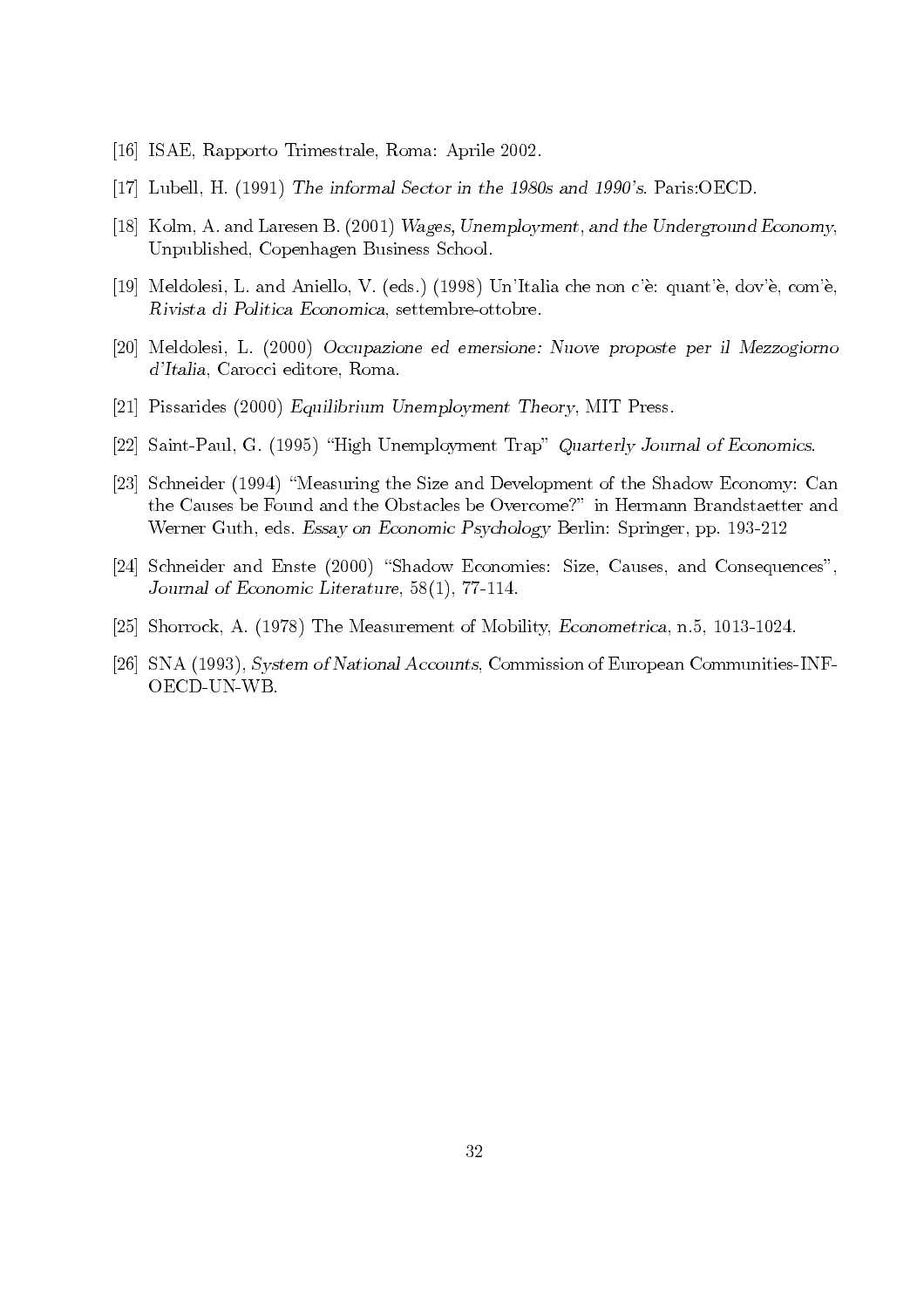### **ANNEX 1: Estimating Reservation Wage Functions**  $\overline{7}$

We run the following ("augmented" Mincer-type) earning equation:

$$
\log(w_i^*) = a + D_r + X_i\beta + u_i
$$

where  $w_i^*$  denotes the reservation wage of individual i,  $D_r$  are intercepts allowed to vary across macroregions and the vector  $X_i$  summarizes the personal characteristics of individuals, while  $u_i$  is the error term. In particular, in our basic specification  $X$  included a gender dummy, linear and quadratic terms for age, education dummies, as well as variables capturing the relationship between the individual and the head of the household. Dummies capturing receipt of unemployment benefits and the type of job being pursued (part-time or full-time, within the residence area or reachable within daily commuting and, as suggested by Boeri and Pagani, 1999, public or private<sup>17</sup>) are also included. The other specifications summarized in Table ?? <sup>18</sup> include unemployment rates at the district level (capturing local labour market conditions) and a Heckman-correction term. The latter aims at capturing effects of self-selection which may be overlooked by an imperfect measurement of personal characteristics of individuals.

Regression results consistently indicate larger reservation wages in the South than elsewhere, even when controlling for local labour market conditions and including a selection term<sup>19</sup>. The Southern dummy is always positive and significant at conventional levels. The sign of the estimated coefficients is broadly in line with that of actual wage equations – suggesting that individuals have wage aspirations in line with labour demand – and consistent with a-priori expectations. In particular, the coefficients for gender, age, education, and family terms as well as the private/public jobs are "reasonably" signed.

Ceteris paribus, the fact of being living in the South, yields about a 10 percent increase in reservation wage aspirations. We interpret these results as indications of the fact that some fraction of LFS unemployment in the South may be involved in shadow activities, which increase the opportunity cost of accepting formal job offers. Significantly, the Southern dummies – as the available estimates of shadow employment – are increasing over time, but this latter remark should be taken with the grain of salt as we have only three observations.

Similar results were obtained by running a reservation wage function using a 4-country representative survey carried out by Fondazione Rodolfo Debenedetti (Boeri, Boersch-Supan and Tabellini, 2001). The sample is much smaller than in the Italian LFS. We consistently obtain a positive coefficient for the Italian The dummy for the Spanish regions with high unemployment (Southern regions) is also Mezzogiorno. positive, but not statistically significant.

<sup>&</sup>lt;sup>17</sup>As in Boeri (1999) we disentangle search for public and private jobs by looking at the job search activities carried out by individuals. Those seeking only for public jobs are those who declare to have been seeking only via public competitions ("concorsi pubblici").

<sup>&</sup>lt;sup>18</sup>We also carried out separate regressions for males and females as well as for prima-aged individuals. Results are available upon request. They are in line with those displayed in the main text.

 $19$  Our results are also robust to outlier detection, which may be another way to explain the high reservation wages observed in the South. Hypothetical bias, which may be more serious in regions where jobseekers are rarely confronted with job offers, may induce individuals to state "unreasonable" reservation wage values.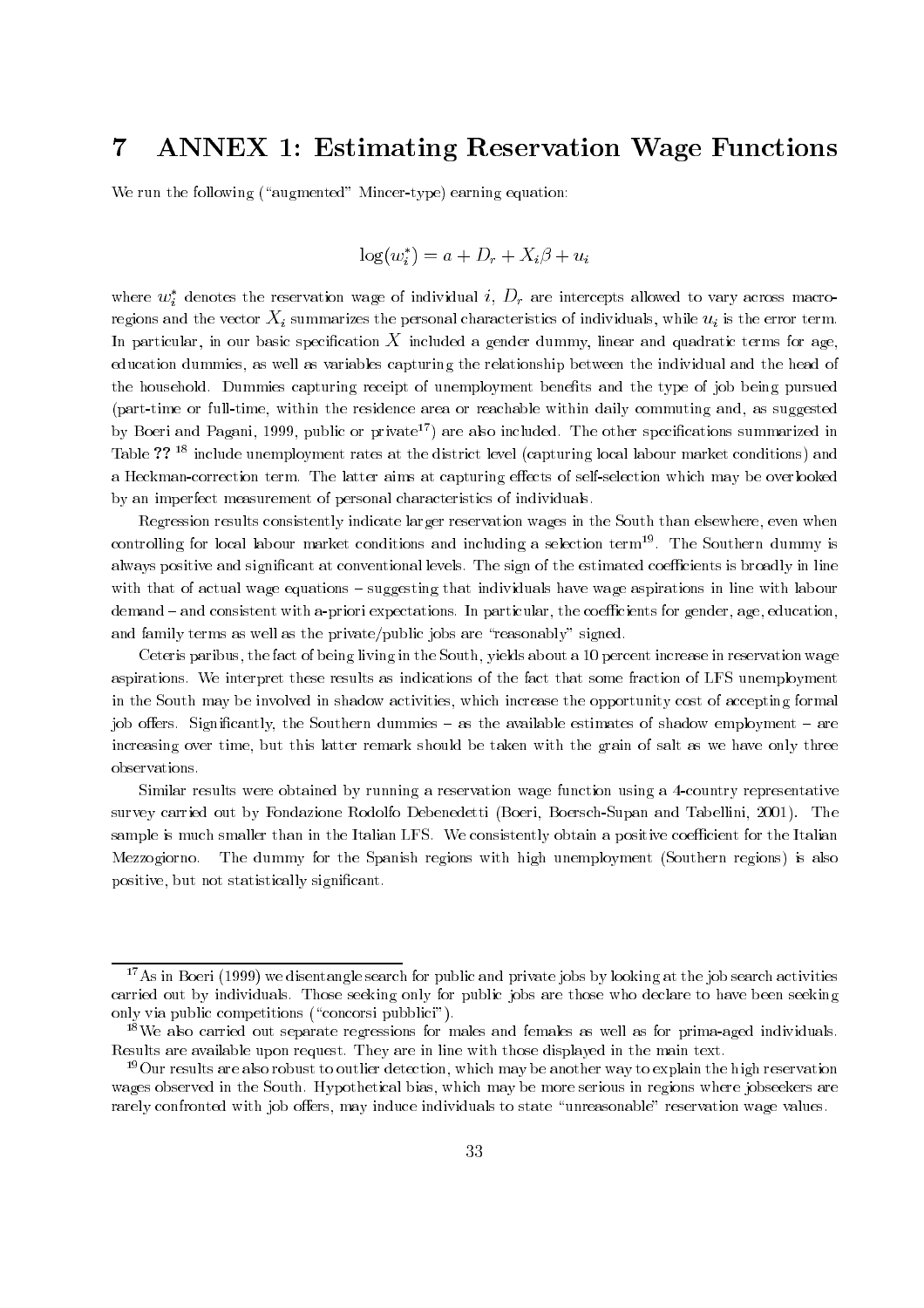|                                                     | $co$ eff  | sig   | st. err. |  | $co$ eff  | sig        | st. er. |  | $co$ eff  | sig    | st. er. |
|-----------------------------------------------------|-----------|-------|----------|--|-----------|------------|---------|--|-----------|--------|---------|
| $gender (M=1)$                                      | 0.0593    | $**$  | 0.0127   |  | 0.0585    | $\ast\ast$ | 0.0234  |  |           |        |         |
| age                                                 | 0.0200    | ***   | 0,0030   |  | 0.0196    | $***$      | 0,0030  |  | 0.0274    | ***    | 0,0056  |
| $\rm age^2$                                         | $-0.0003$ | ***   | 0,0000   |  | $-0.0002$ | $***$      | 0,0000  |  | $-0.0003$ | ***    | 0,0001  |
| level of education:                                 |           |       |          |  |           |            |         |  |           |        |         |
| primary or lower                                    | $-0.1370$ | **    | 0.0272   |  | $-0.1385$ | ***        | 0.0271  |  | $-0.1265$ | ***    | 0,0445  |
| tertiary                                            | $-0.2023$ | $***$ | 0.0274   |  | $-0.2053$ | $***$      | 0.0274  |  | $-0.2108$ | ***    | 0.0446  |
| type of job being seeked:                           |           |       |          |  |           |            |         |  |           |        |         |
| in the private sector                               | $-0.0432$ | **    | 0,0183   |  | $-0.0435$ | **         | 0.0182  |  | $-0.0269$ |        | 0,0308  |
| part-time                                           | $-0,2300$ | **    | 0,0153   |  | $-0.2298$ | ***        | 0,0153  |  | $-0.2237$ | ***    | 0,0247  |
| within comm. distance                               | $-0.0123$ | $***$ | 0,0106   |  | $-0,0135$ |            | 0.0106  |  | $-0.0134$ |        | 0,0108  |
| labour market status                                |           |       |          |  |           |            |         |  |           |        |         |
| first-time jobseeker                                | 0.0039    | **    | 0.0127   |  | $-0,0010$ |            | 0.0127  |  | 0.0005    |        | 0.0129  |
| un. benefit recipient                               | 0.0489    | $***$ | 0.0223   |  | 0.0517    | **         | 0.0222  |  | 0.0483    | **     | 0.0216  |
| relation vis-a-vis household                        |           |       |          |  |           |            |         |  |           |        |         |
| husband/wife                                        | $-0,0894$ | **    | 0,0196   |  | $-0,0887$ | $***$      | 0,0195  |  | $-0.0589$ | $\ast$ | 0,0335  |
| $\frac{\text{son}}{\text{day}}$                     | $-0.0694$ | **    | 0,0195   |  | $-0.0691$ | $***$      | 0,0195  |  | $-0.0574$ | *      | 0.0318  |
| relative                                            | $-0.0854$ | $***$ | 0.0295   |  | $-0.0836$ | ***        | 0.0295  |  | $-0.1093$ | $***$  | 0,0495  |
| nr of family members                                | 0.0021    | ***   | 0.0044   |  | 0.0013    |            | 0.0044  |  | 0,0060    |        | 0.0074  |
| local conditions                                    |           |       |          |  |           |            |         |  |           |        |         |
| un. rate (district-level)                           |           |       |          |  | 0.4793    | $***$      | 0.1075  |  |           |        |         |
| dummy North-West                                    | 0,0358    | ***   | 0,0199   |  | 0.0319    |            | 0.0199  |  | 0.1136    | ***    | 0.0416  |
| dummy Center                                        | 0.0435    | $***$ | 0.0199   |  | 0.0269    |            | 0,0202  |  | 0.0340    |        | 0.0325  |
| dummy South                                         | 0.1115    | $***$ | 0,0182   |  | 0.0460    | $***$      | 0,0234  |  | 0.0744    | $* *$  | 0,0321  |
| constant                                            | 13,9764   | *     | 0,0731   |  | 13,9493   | ***        | 0,0732  |  | 13,8686   | ***    | 0,1247  |
| Mills lambda                                        |           |       |          |  |           |            |         |  | $-1,7710$ | ***    | 0,6008  |
| R2                                                  | 0.1242    |       |          |  | 0.1276    |            |         |  |           |        |         |
| $\mathbf{n}$                                        | 5112      |       |          |  | 5112      |            |         |  | 5112      |        |         |
| Estimates of Mincer-type reservation wage equations |           |       |          |  |           |            |         |  |           |        |         |
| Source: Authors' calculation                        |           |       |          |  |           |            |         |  |           |        |         |

Table 5: Reservation Wages of the Unemployed; 1995